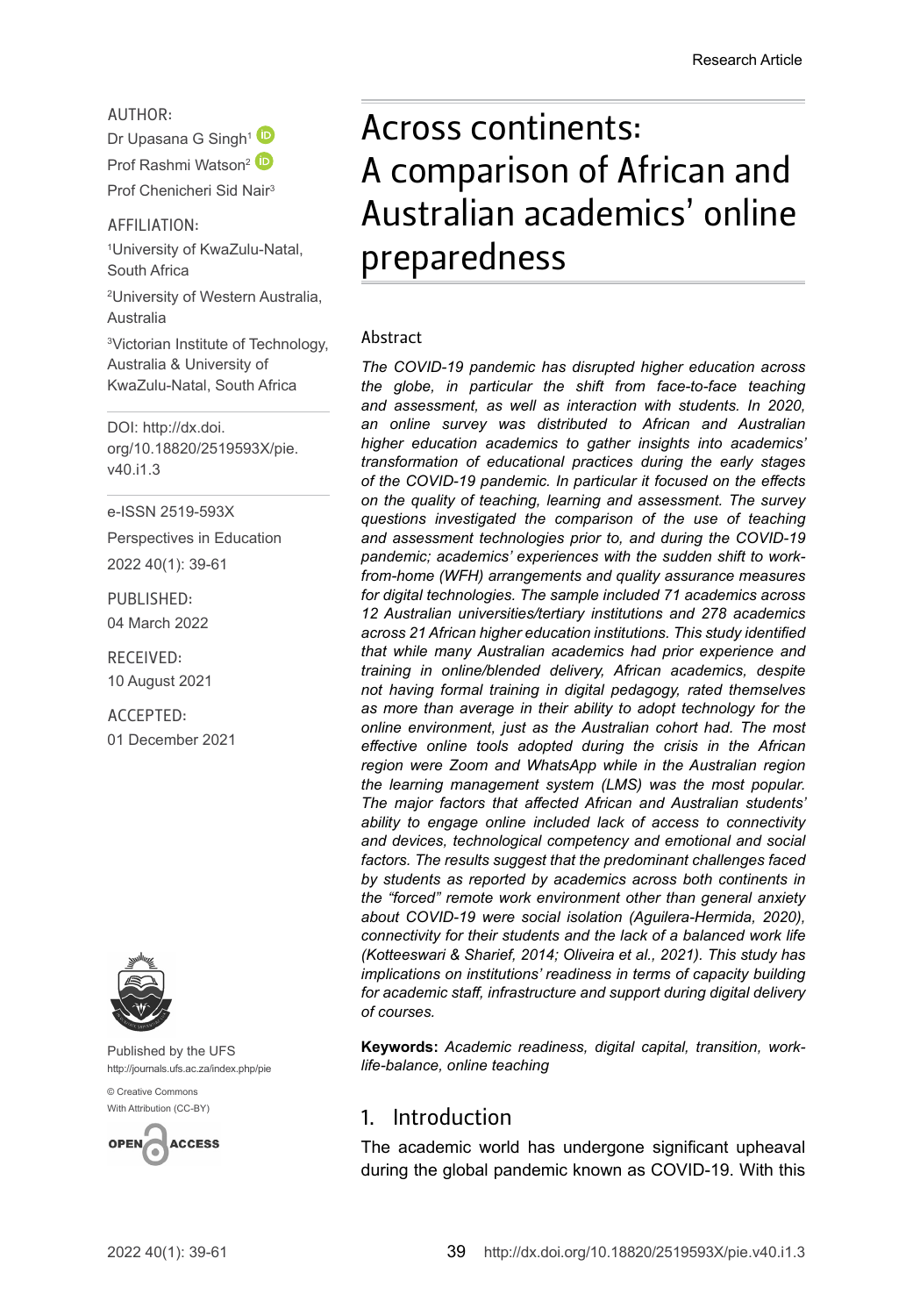upheaval, universities have had to change the way they deliver their teaching and learning. Regulators, policymakers and even students are now focused on digital deliveries. This suggests that the emphasis may be pivoting more towards digital teaching and learning because of the outcome of the COVID-19 pandemic.

The global phenomenon raises numerous questions in terms of higher education adaptability and the readiness of the sector to deliver online teaching and learning in such a crisis. The rapid changes have, without doubt, influenced the way that education is delivered and the pedagogical readiness of academics in the delivery and design of lessons including the assessments that are administered to gauge understanding [\(Pokhrel](https://journals.sagepub.com/doi/full/10.1177/2347631120983481) & [Chhetri,](https://journals.sagepub.com/doi/full/10.1177/2347631120983481) 2021). In addition, technological readiness of institutions and staff skills to deal with the "tools of the digital trade" to handle this change are critical factors for effective delivery and to ensure effective learning continues through monitoring of student participation and patterns of their engagement to inform academics how to scaffold learning effectively (Vonderwell & Zachariah, 2014). Higher education institutions (HEIs) implement e-learning in various configurations, which are influenced by several factors. One of the most important factors is the "training of staff" at these HEIs. An example of this is where an institution of one of the authors of this paper recognised this shortfall in their staff and implemented a series of teaching and learning workshops in online tools to enable efficient delivery of their unit. "While institutions, academics and students are trying to wade through unfamiliar waters, the initiatives undertaken … to support both academics and students are commendable. Within a short period of just five weeks, the foundations for the transition from face-to-face to online remote teaching, learning, and assessment, have been laid" (Singh, 2020).

To ensure quality assurance and success of e-learning programmes, it is essential to determine the digital capital afforded by individuals and by the higher education institution. According to Ragnedda 2018:1) "digital capital is the accumulation of digital competencies and technologies" and includes a range of components including equipment, connectivity, time spent online, support and training, information and literacy, communication and collaboration, content-creation, safety and problem-solving. Ragnedda (2018) asserts that the digital capital influences the digital divide and that a number of factors will affect an individual's digital capital including gender, income, educational level and urban versus rural users (Townsend *et al.,* 2013).

The focus of the research inquiry is around the level of preparedness of academics to this change in order to support online teaching and learning in full or partial blended models due to the COVID-19 pandemic forcing social isolation. Moving to online teaching and learning requires an understanding of the differences in pedagogical approaches of quality. Pedagogy defined by Daniela (2019) refers to a branch of science on how to provide learning. The pedagogy in teaching face-to-face, blended or fully online needs to be adapted accordingly, however, key elements remain unchanged such as learning as acquisition, participation and as knowledge creation (Hong & Sullivan, 2009). This particular study looks at the preparedness of academics in terms of adapting to different approaches to quality online teaching and infrastructure readiness in a developed and developing continent to ascertain similarities of factors or differences that were faced during this period of delivery. In particular, the research looked at understanding the first-hand experiences, as well as adaptation and reworking of teaching policies that occurred in Australia and South Africa, during the early stages of the COVID-pandemic. Through this comparison we highlight the journey of academics in a developed region such as Australia and a developing region such as Africa.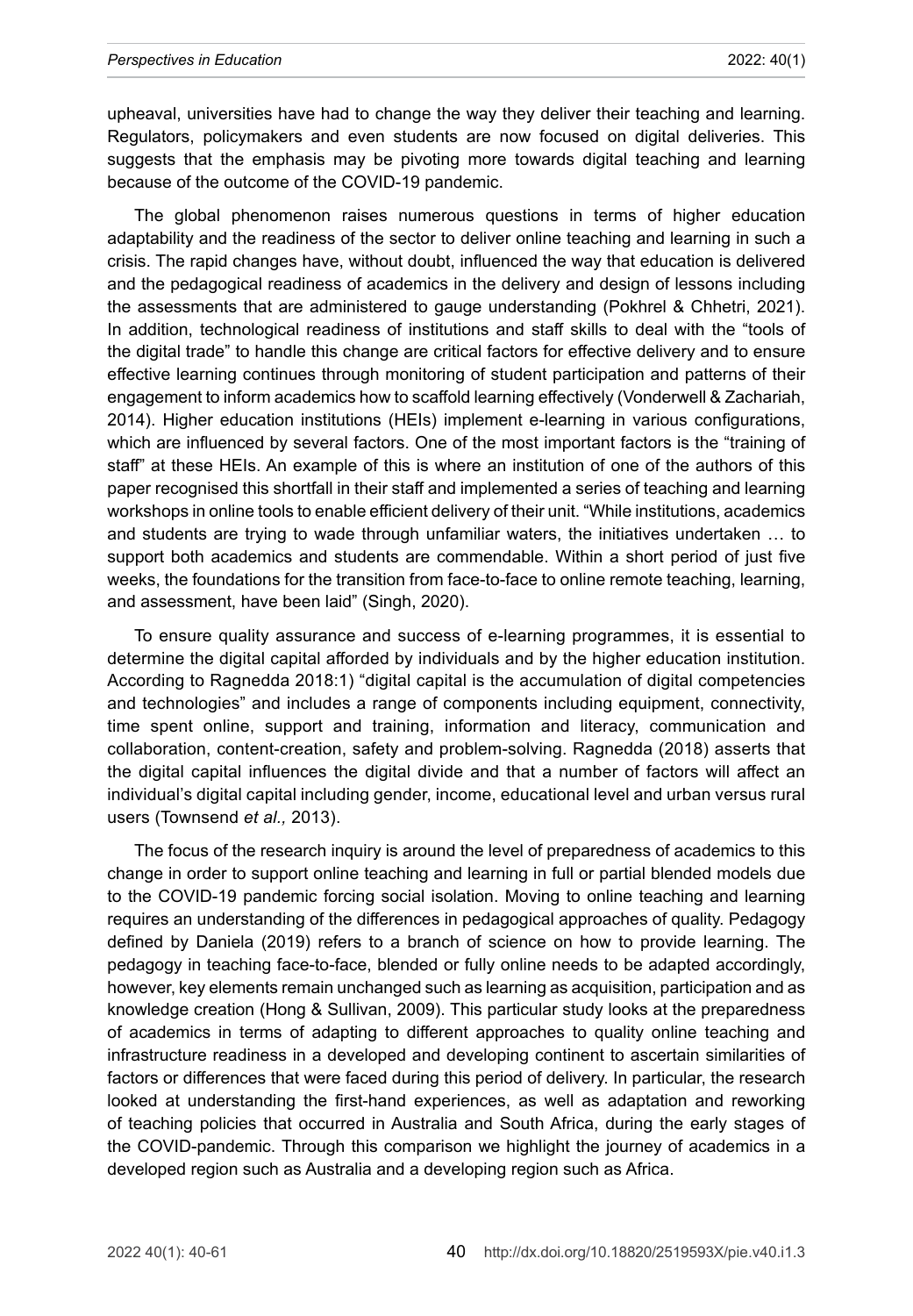## 2. Literature review

# *2.1 Adapting to online learning and teaching*

Since 2020, higher education institutions, along with other educational sectors, have had to pivot quickly to online learning, teaching and assessment practices, regardless of readiness and preparedness. The research literature since 2020 on the broad topic of the "COVID-19 impact on higher education" has been growing rapidly in the past two years identifying close to 26 thousand results via a search engine (i.e. Google Scholar). The full quality of the papers is not known or reported in this paper. Early literature highlights the main challenge being faced by students as their own mental attitude and mindset towards working from home during the self-isolation period (Bao, 2020). An extensive literature review on the transition to e-learning includes strategies for successful implementation, such as: supporting academics through training, creating online learning communities and an incorporation of extending more blended components to didactic models of face-to-face teaching (Turnbull, Chugh & Luck, 2021). Jang and Tsai (2013) refer to interrelated teaching knowledge: pedagogy, content and technology as a powerful tool for contemporary educators.

The literature pre-COVID-19 was supportive of the need for the higher education sector to rapidly adapt to technology even though they may have been viewed as challenging and expensive (Glasby, 2015), and that many faculty members may not feel ready to teach online (Downing & Dyment, 2013; Lichoro, 2015). Prior to the COVID-19 pandemic, few higher education institutions offered online delivery, and many were not prepared for the transition (Archibald *et al*., 2019; Leung & Sharma, 2020). Four areas are seen as critical to academic readiness for online learning including: knowledge, importance (attitude), readiness and confidence (ability) (Martin, Budhrani & Wang, 2019).

The rapid move meant that there was an immediate response financially and physically to adopt and adapt to technology, including new pedagogical challenges (Blewett 2016), and infrastructure capacity and capabilities. Many universities did not have online capabilities, resources or academic capacity to transition to the sudden online delivery. Usual adaptations to online learning modes require academics to prepare well in advance and up to six to nine months prior to delivery (Hodges *et al.,* 2020). Badrul Khan's e-learning framework (Singh & Nair, 2021; Khan, 2021) offers eight dimensions for consideration when embedding digital technology, namely: institutional, pedagogical, technological, interface design, evaluation, management, resource support and ethics. Each of these dimensions in the framework represents a category of issues that need to be addressed in order to create a meaningful learning experience.

As the world moves forward with the COVID-19 pandemic, higher education institutions will need to continue to support staff appropriately for online teaching with quality professional development, resourcing and technical support, and at the institutional level with leadership, infrastructure and evaluation (Stone & Springer, 2019). A combination of regular and timely communication between academics and students, along with an interactive and actively engaging course design, online students can be more effectively engaged, supported and encouraged to persist within the online learning environment (Stone & Springer, 2019).

## *2.2 Technologies utilised in online teaching and assessment*

Transitioning to teaching in the online space rather than the traditional face-to-face model requires a high level of effort in the design and delivery to ensure motivation, engagement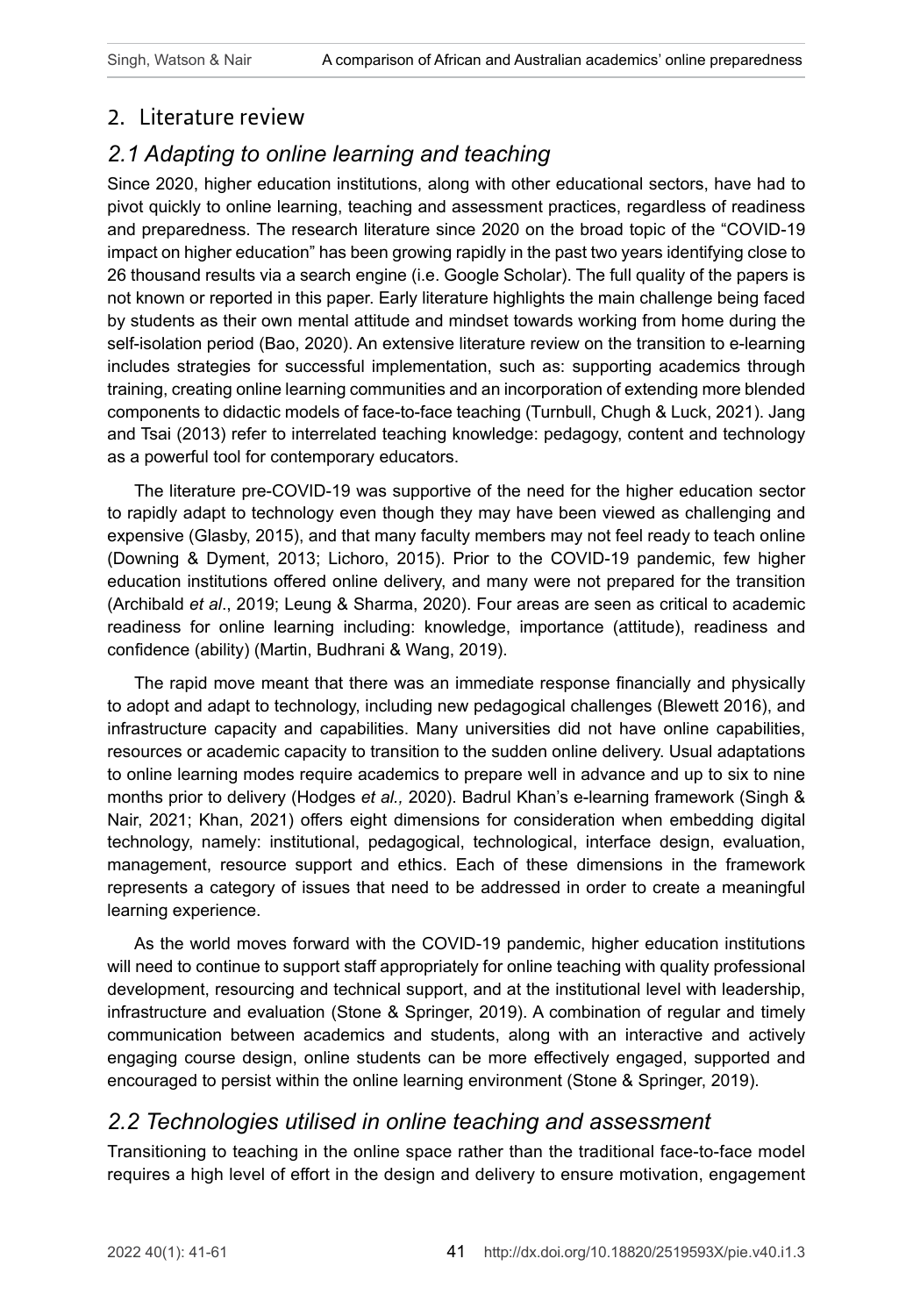and an effective change to learner achievement (Oliver *et al.,* 2014). There is no one technological tool or approach that can be applied to an entire cohort of students as students also need to be capable and open to the new digital engagement and uptake (Bennett, Maton & Kevin, 2008). The rapid changes in the pedagogical approaches will have varying effects on students' abilities to interact at the most effective and efficient level. A number of learning management systems (LMS) such as Blackboard and Moodle are readily used in Australia and can be designed to inculcate students into what is referred to as "transmissive" pedagogies that do not necessarily allow for creativity, critical thinking and social interactivity (Oliver *et al*., 2014). However, a skilled academic proficient in online teaching can create teaching and learning opportunities that are creative, innovative, interactive and engaging (Pokhrel and Chhetry, 2021).

The importance of maintaining interpersonal communication and interaction between academics and their students has been an important criterion in maintaining quality teaching, learning and assessment (Martin *et al.,* 2019; Radu *et al.,* 2020; Rapanta *et al.,* 2020). As such, a number of other digital technologies using video conferencing tools such as Zoom, Microsoft Teams, WhatsApp, Blackboard, and Moodle to name a few, have been extensively used as a method of synchronous, web-based conferencing to keep students engaged through virtual communication (Radu *et al.,* 2020). Some noted advantages of using Zoom have been identified as rapport, convenience, simplicity and user-friendliness (Archibald *et al*., 2019; Radu *et al.,* 2020). The Zoom platform had reached 200 million users per day (up 1,900%) by early 2020 (Valet, 2020). In one study of the mobile instant messaging application known as "WhatsApp" whereby it is free to users to download, send unlimited messages, pictures and videos and any cost is associated with the user's own data plan and internet access, students reported a high agreement with the app in learning whatever/wherever/whenever and in their own style. Overall, it was seen as a useful learning platform (Rahmadi, 2020).

However, regardless of the technologies used, the research on learner performance outcomes shows that the instructor's design efforts that address learners' cognitive and social needs rather than simply the technology itself (Oliver *et al.,* 2015) make a positive difference in learning outcomes (Rapanta *et al.,* 2020). A meta-analysis of comparative research reported that, on average, students in the online mode performed modestly better than those receiving face-to-face instruction and that a blended approach also included additional learning and pedagogical aspects not received by students in a face-to-face mode (Oliver *et al*., 2014). It also highlights the high level of effort required by academics to ensure quality online pedagogy that the rapid changeover in practice may not have allowed in most higher education institutions in such a short period of adaptation.

## *2.3 Accessibility to the internet*

Digital inequalities existed pre-COVID-19 and have been highlighted and exemplified in the COVID-19 pandemic period with billions of people in isolation having to access online education (Beaunoyer *et al.,* 2020; Ragnedda *et al.,* 2018). Having online access to technology has become a privileged channel as Beaunoyer and colleagues have reported (Beaunoyer *et al.*, 2020) for governments, health organisations and major national organisations to communicate messages and recommendations. The digital infrastructure is a key factor in a country's economy and ability for workflow, imports and exports, and efficient delivery of services to its population (Zachreson *et al.,* 2021). The COVID-19 pandemic has highlighted the differences between continents, countries and social groups in their accessibility to technology, capacity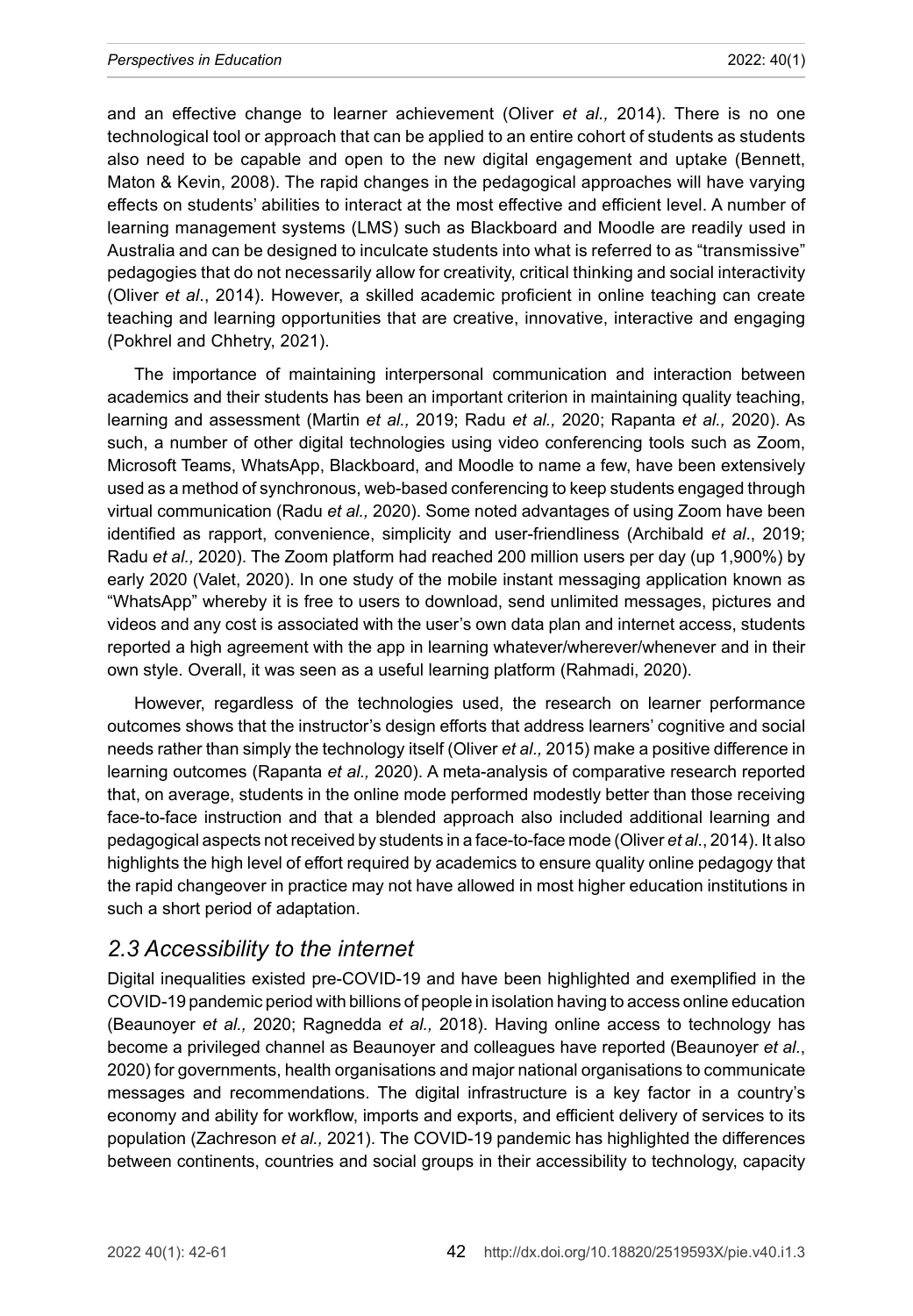to utilise technologies, digital literacy and competence and engagement across cultural and global contexts (Beaunoyer *et al*., 2020).

Digital inequality places those who are digitally disadvantaged at greater risk. The ongoing inequalities will only grow with greater and longer remote learning and work practices as COVID-19 continues and needs to be addressed and supported by governments globally. Digital coverage of 5G networks in sub-Saharan Africa is at zero per cent whereas in Australia it is 75% (Telstra, 2021); 4G networks is 53% and internet adoption at 38% (Katz, 2020). Whilst Australians have good access to the internet, the digital divide can also exist depending on income, internet availability and the ability to self-isolate during COVID-19. Financial security in Australia is geographically clustered and concentrated, and occupations with greater income security such as higher education academics were and are able to work from home successfully (Zachreson *et al*., 2021). The implications for educators will depend on their location and their own digital capital to work remotely and in their academic preparedness to manage the transition to online teaching in such a short timeframe. The implications for higher education institutions are in the education and support of their academic workforce in effective online teaching and learning practices that support students and optimise remote learning (Martin, 2020).

## *2.4 Working from home*

Working from home (WFH) has become a normalised act across the globe as people are unable to leave home. Many academics have worked and are still working most or a portion of their time from home, which has brought with it many adjustments to WFH arrangements. A number of challenges, benefits, sustainability and impact on relationships were reported in the Australian WFH context (Singh, Nair & Watson, 2021), outlining the importance of future adaptations to the future of academic work. Numerous challenges were outlined including: an increased workload, having to learn new technological skills and managing families at home. Australian academics have been generally more negative in the COVID-19 pandemic period about WFH. Isolation has been identified as a key source of distress, as well as in causing difficulties in communication (Westar *et al.,* 2020).

In the African context, the key challenge faced by academics was internet access by students, followed by general anxiety (Singh & Nair, 2021). Some of the benefits have been the cost of workspaces and equipment, reduced commuting time and related expenses, and an increased flexibility in working hours. Most academics stated they could sustain WFH "indefinitely" with 65% in Australia (Singh, Nair & Watson, 2021) and 48% in the African context (Singh & Nair, 2021). The ongoing WFH arrangements mean that higher education institutions must continue to grow with many new technological investments made by universities to manage WFH and as staff gain proficiency in utilising the technologies (Pennington, 2020).

## 3. Theoretical framework

The need for a carefully thought-out process for successfully transitioning to online learning is emphasised by Badrul Khan (2001) who proposes eight dimensions and sub-dimensions in his e-Learning Framework, see Figure 1.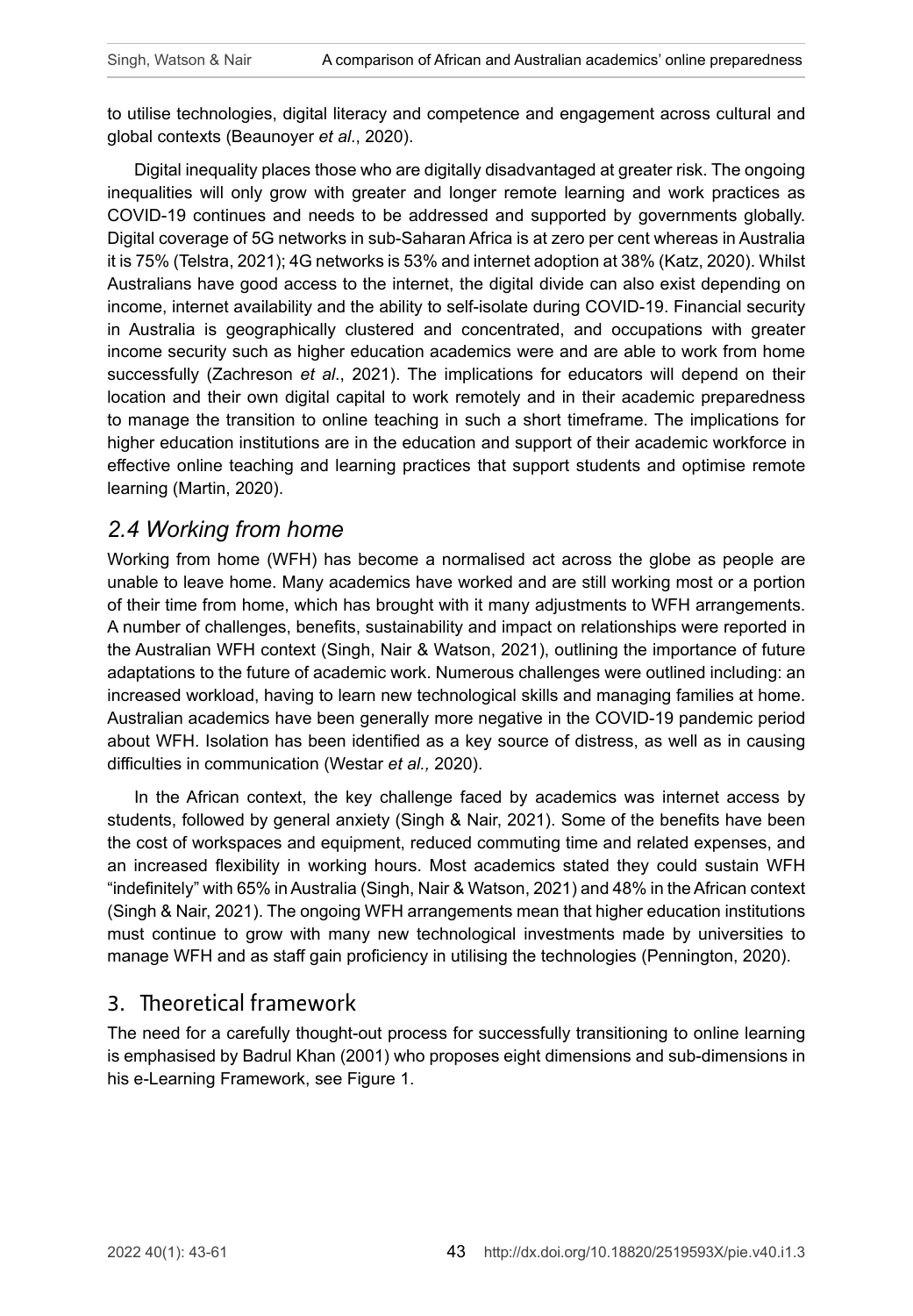

**Figure 1:** Eight-dimensional e-learning Framework (Khan, 2001)

According to Lightfoot (2016), the Khan framework considered the factors that affect the successful delivery of e-learning at 3 levels: Learner, Academic Staff and Institution. This framework urges institutions to answer the question: "*What does it take to provide the best and most meaningful flexible learning environments for learners worldwide?"* The institutional dimension is concerned with issues of administrative affairs, academic affairs and student services. The pedagogical dimension of e-learning refers to teaching and learning. The technological dimension of the framework examines issues of technology infrastructure in e-learning environments. The interface design refers to the overall look and feel of e-learning programmes. The management of e-learning refers to the maintenance of the e-learning environment and distribution of related information. The resource support dimension of the framework examines the online support and resources provided in the learning environment. The evaluation dimension explores the assessment of learners and the evaluation of the instruction and learning environment. The ethical considerations of e-learning relate to social and cultural diversity.

The study draws mainly on the technology and pedagogical pillars of the e-learning framework by Khan (2001) to investigate academics' preparedness for the involuntary shift to the online space.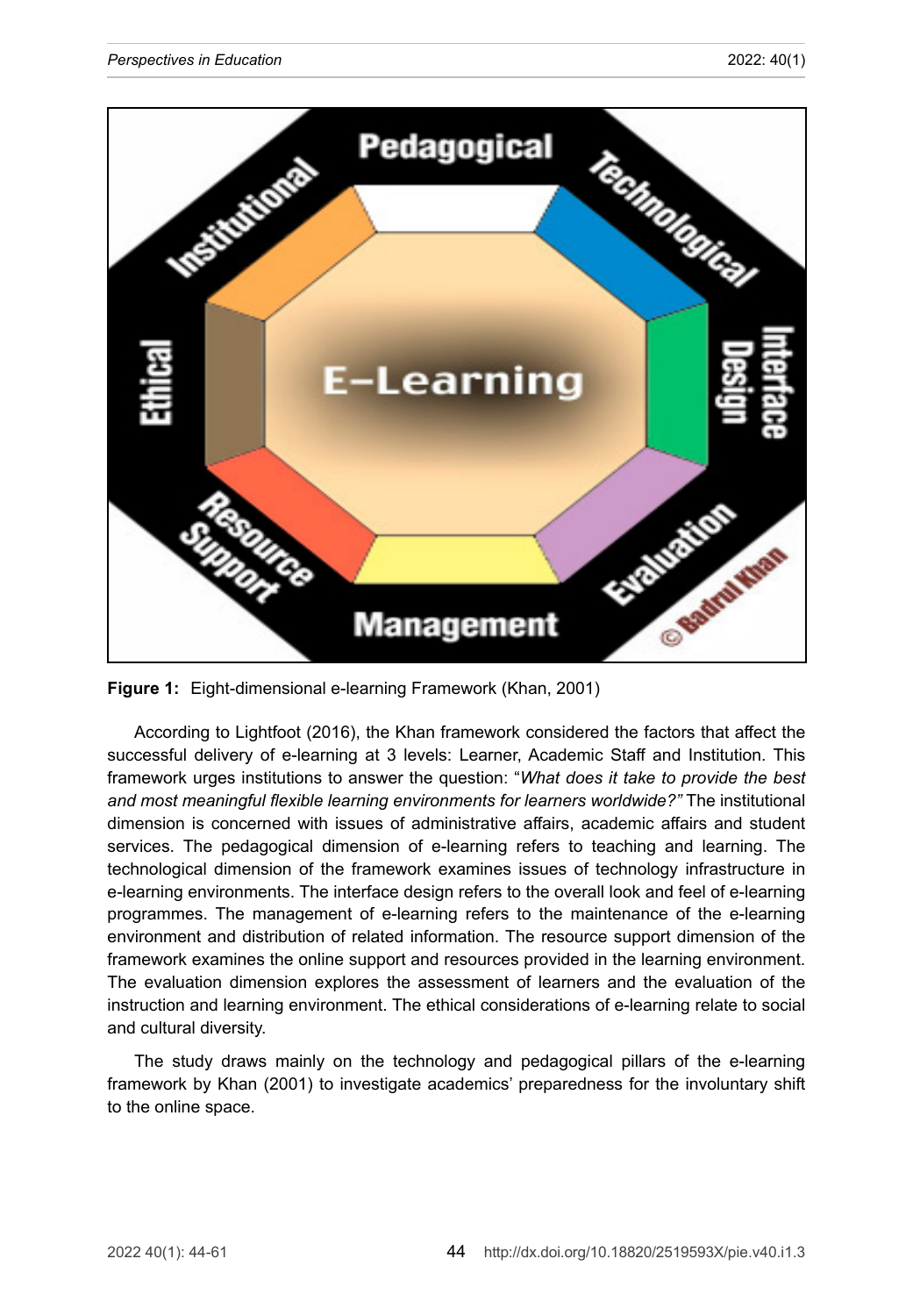# 4. Methodology

This research falls within a larger study on the impact of the COVID-19 pandemic on academics at higher education institutions in a number of countries. Ethics approval for this overall study was received from the University of KwaZulu-Natal, South Africa, as per Protocol Reference Number HSSREC/00001284/2020.

An online questionnaire, using a Google Form, combining qualitative and quantitative questions was developed by aligning the questions to five pillars of the octagonal e-learning framework by Khan (2001). The pillars explored in this study were the technology, pedagogy, institution, resource support and ethics pillars. Quantitative questions were designed to investigate the usage and adoption of technology for teaching, prior to and during the COVID-19 pandemic; while the qualitative questions were designed to capture academics' perceptions, feedback and experiences with the transition to online teaching and assessment.

The focus of this paper is comparing African and Australian academics' readiness for the online space. Hence the dataset includes academics from both continents – Africa and Australia. In the African study, selective sampling was adopted to ensure a sufficient range of private and public based institutions, while in the Australian study, a combination of selective and random sampling methods helped the researchers achieve this balance of representation.

While 45 contact based HEIs (whom the researchers had access to/were referred to by colleagues) in the African region were invited to participate in this study, gatekeeper consent was received from 21 institutions. Thus, in the African study, the online questionnaire was electronically distributed to 9,229 academics at 21 contact-based (7 private and 14 public) higher education institutions in seven African countries, namely: Ghana, Liberia, Mauritius, Nigeria, Namibia, South Africa and Zambia. In the Australian study, the survey was disseminated through numerous methods including: direct email invitation to academic staff within the universities/institutions, postings on academic forums such as the Higher Educational Research Society for Australia (HERDSA) mailing list and on the researchers' own LinkedIn pages, to over 2,500 academics. The final sample achieved in the African study was 278 academics from 21 HEIs. Similarly, the Australian sample achieved was 71 academics across 12 Australian universities/tertiary institutions. As per the required ethical procedures in South Africa, gatekeeper consent was obtained prior to the distribution of the questionnaires in Africa and Australia. Data collection commenced during the early stages of the initial lockdowns experienced on both continents in 2020, at the start of the COVID-19 pandemic, and was open for a period of six weeks. The online survey took approximately 15 minutes to complete and was anonymous. While the demographic data were collected identifying the university, role and years of experience, all reporting was anonymous.

Quantitative data were analysed through statistical analysis using SPSS, while qualitative data were analysed through thematic analysis. This paper presents the quantitative results. The calculations and interpretation of the statistics in this paper have been verified by a professional statistician. The qualitative aspects will be presented in a subsequent publication.

#### 5. Results

The current paper focuses on a comparison of Africa and Australia regarding:

- academics' preferences of technology to support online teaching;
- academics' experiences with the shift to a forced "work-from-home" situation;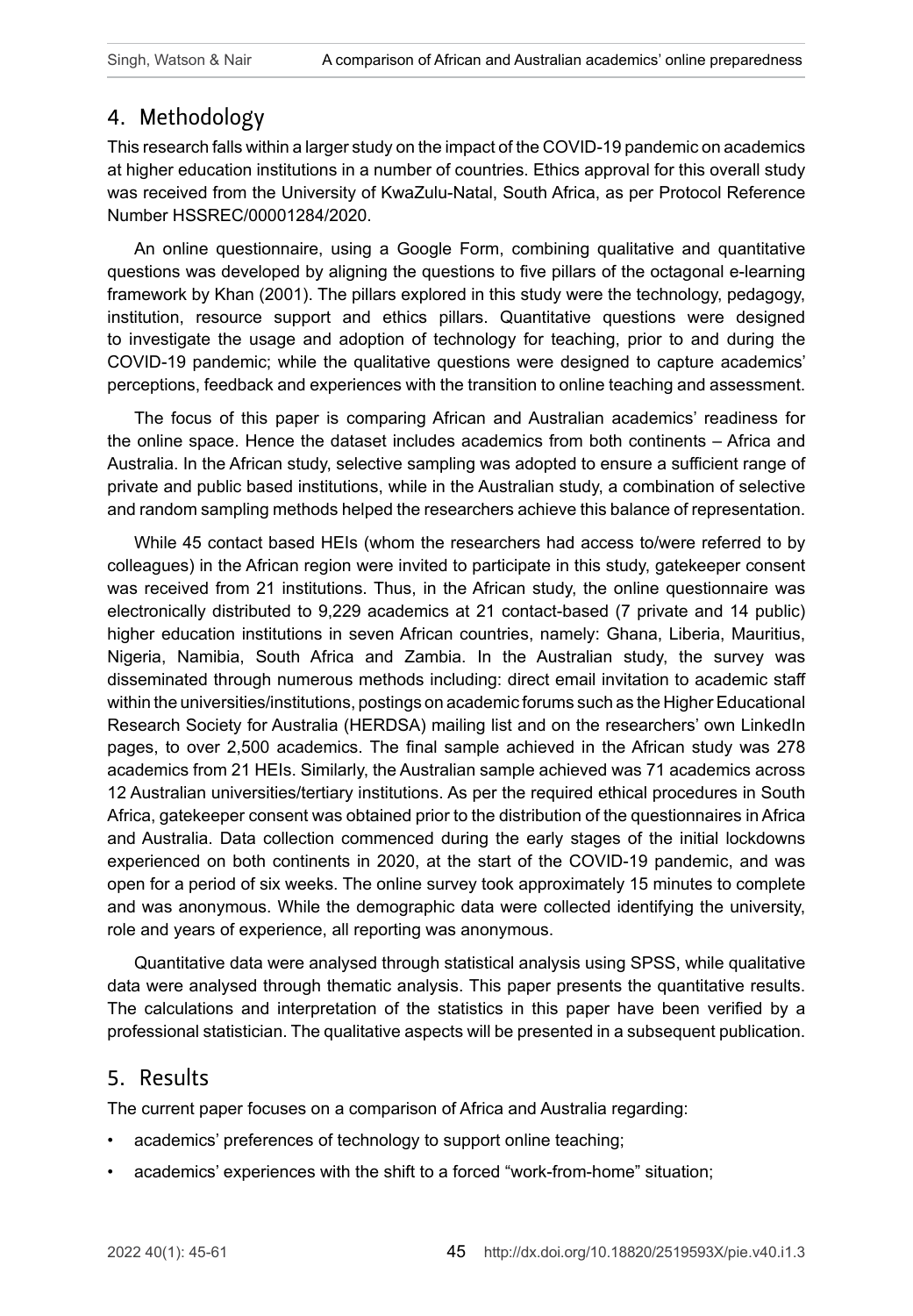- quality assurance measures in place during the sudden shift to online teaching and assessment; and
- the general impact of the COVID-19 pandemic on academics.

Results of these individual studies have been extracted from the authors' two publications that emerged from this project (Singh & Nair, 2021; Singh, Nair & Watson, 2021).

## *5.1 Demographics*

A total of 349 valid responses were received cumulatively (278: Africa, 71: Australia) from public (61.9%: Africa; 71.9%: Australia) and private (38.1%: Africa, 28.1%: Australia) institutions. The demographic distribution of the respondents is summarised in Table 1 below.

In the African dataset the majority of the participants (86.3%) were between the ages 31 to 60, while the majority of the participants (59.2%) in the Australian dataset were between the ages of 41 to 60. Females (58.6%: Africa, 64.4%: Australia) dominated both studies, with most of the respondents in both studies (95.3%: Africa, 97.2%: Australia) holding a postgraduate degree. With respect to the academic hierarchy, lecturers (51.4%: Africa, 40.8%: Australia) held the highest participation rate in both studies, with many (37.4%: Africa, 43.7%: Australia) participants having experience in academia for more than 16 years. The majority (82.0%: Africa, 57.7%: Australia) had permanent tenure.

| Variable/categories     | Frequency<br>(Percent): | Frequency<br>(Percent): | Variable/categories     | Frequency<br>(Percent): | Frequency<br>(Percent): |
|-------------------------|-------------------------|-------------------------|-------------------------|-------------------------|-------------------------|
|                         | <b>Africa</b>           | <b>Australia</b>        |                         | <b>Africa</b>           | <b>Australia</b>        |
| Age                     |                         |                         | <b>Experience</b>       |                         |                         |
| 20-30                   | 19 (6.8%)               | $4(5.6\%)$              | $1 - 5$                 | 68 (24.5%)              | 13 (18.3%)              |
| $31 - 40$               | 81 (29.1%)              | 12 (16.9%)              | $6 - 10$                | 62 (22.3%)              | 12 (16.9%)              |
| 41-50                   | 77 (27.7%)              | 20 (28.2%)              | $11 - 15$               | 44 (15.8%)              | 15 (21.1%)              |
| 51-60                   | 82 (29.5%)              | 22 (31.0%)              | $16+$                   | 104<br>(37.4%)          | 31 (43.7%)              |
| >60                     | 19 (6.8%)               | 13 (18.3%)              | <b>Institution Type</b> |                         |                         |
| Gender                  |                         |                         | Private                 | 8(38.1)                 | 20 (28.1%)              |
| Female                  | 163<br>(58.6%)          | 45 (63.4%)              | Public                  | 13 (61.9)               | 51 (71.9%)              |
| Male                    | 115<br>$(41.4\%)$       | 24 (33.8%)              |                         |                         |                         |
| Rather not say          | $0(0\%)$                | 2(2.8%)                 |                         |                         |                         |
|                         |                         |                         | <b>Academic Role</b>    |                         |                         |
| Qualification           |                         |                         | Tutor                   | $4(1.4\%)$              | 4(5.6%)                 |
| Undergraduate<br>degree | 12 (4.3%)               | $2(2.8\%)$              | Lecturer                | 143<br>$(51.4\%)$       | 29 (40.8%)              |
| Postgraduate<br>degree  | 265<br>(95.3%)          | 69 (97.2%)              | Senior lecturer         | 57 (20.5%)              | 17 (23.9%)              |
| <b>Tenure</b>           |                         |                         | Associate professor     | 43 (15.5%)              | 14 (19.7%)              |
| Permanent               | 228<br>$(82.0\%)$       | 41 (57.7%)              | Full professor          | $17(6.1\%)$             | 6(8.5%)                 |
| Contract                | 50 (18.0%)              | 30 (42.3%)              | Other                   | 14 (5.0%)               | $1(1.4\%)$              |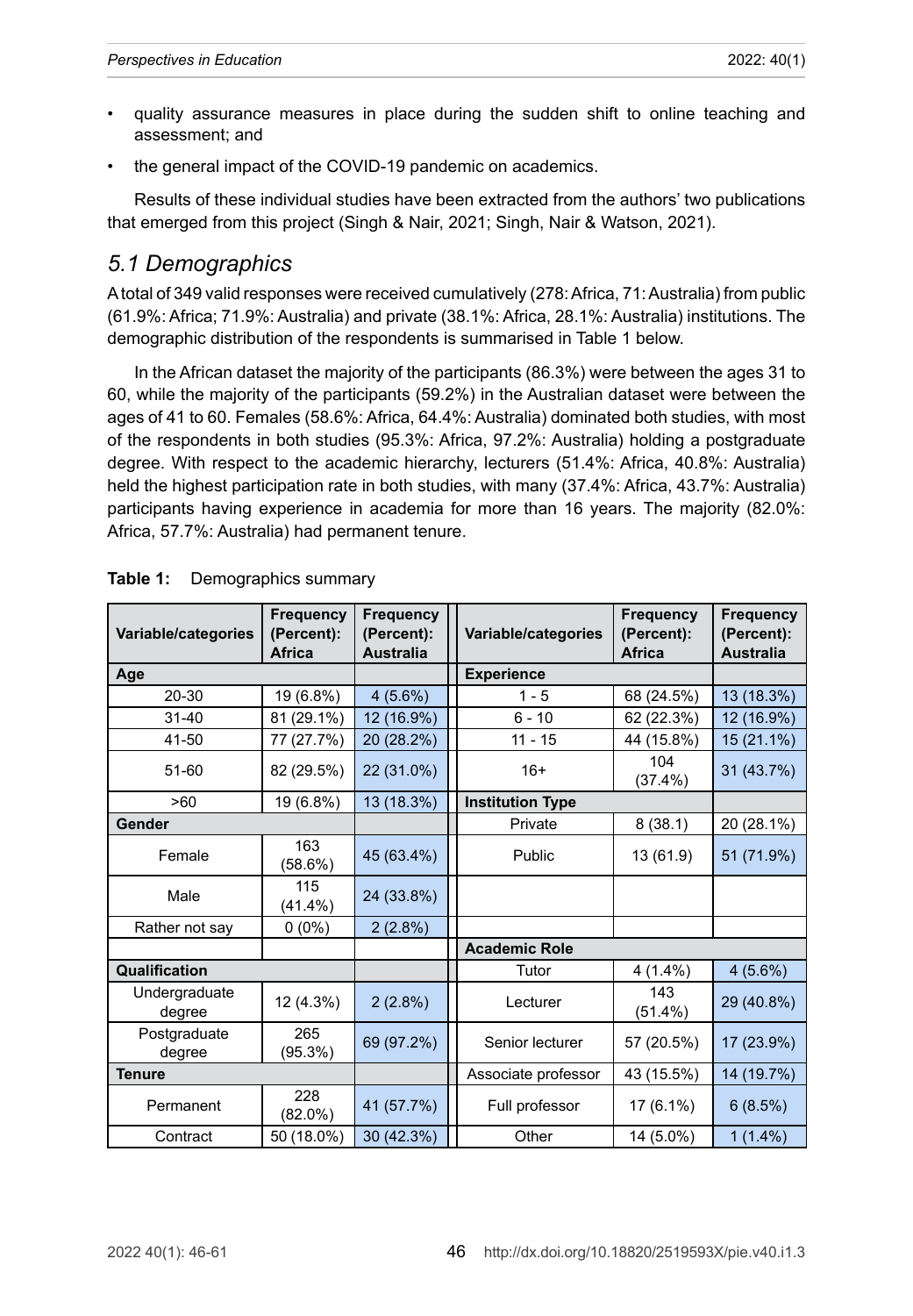# *5.2 Adapting to online teaching*

The study focused on determining the impact that the COVID-19 pandemic had on the primary teaching method at each of the institutions – outlining the three dominant types, that is contact based (face-to-face), online learning (no face-to-face), and blended learning. Figure 2 shows that there was a clear shift from face-to-face learning (91.7%: Africa, 87.3%: Australia) and blended learning prior to the COVID-19 pandemic (30.2%: Africa, 33.8%: Australia), to online learning during the COVID-19 pandemic (83.5%: Africa, 91.5%: Australia).



**Figure 2:** Comparison of primary teaching method adopted

Results from Fisher's exact test revealed no significant relationship between the type of institution and the use of any of the three teaching approaches investigated prior to or during the COVID-19 pandemic. In the Australian dataset there is a significant relationship between the type of institution and the use of a blended approach prior to and during the COVID-19 pandemic (p<.0005). In Australia, a significant proportion of the private institutions did not use a blended approach (pre- and intra-COVID); while, in Africa, a significant proportion of public institutions adopted a blended approach prior to the COVID-19 pandemic.

## *5.3 Technology adopted to support online teaching and online assessment*

The study explored the technology and pedagogical pillars of the e-learning framework by Badrul Khan (2001) through a series of questions that aimed at ascertaining academics' proficiency in the implementation of technology to support online teaching, learning and assessment.

The first section of the questionnaire focused on understanding the difference in technology adoption methods prior to and during the COVID-19 pandemic. Respondents were asked to rate their proficiency in adopting online teaching methods and online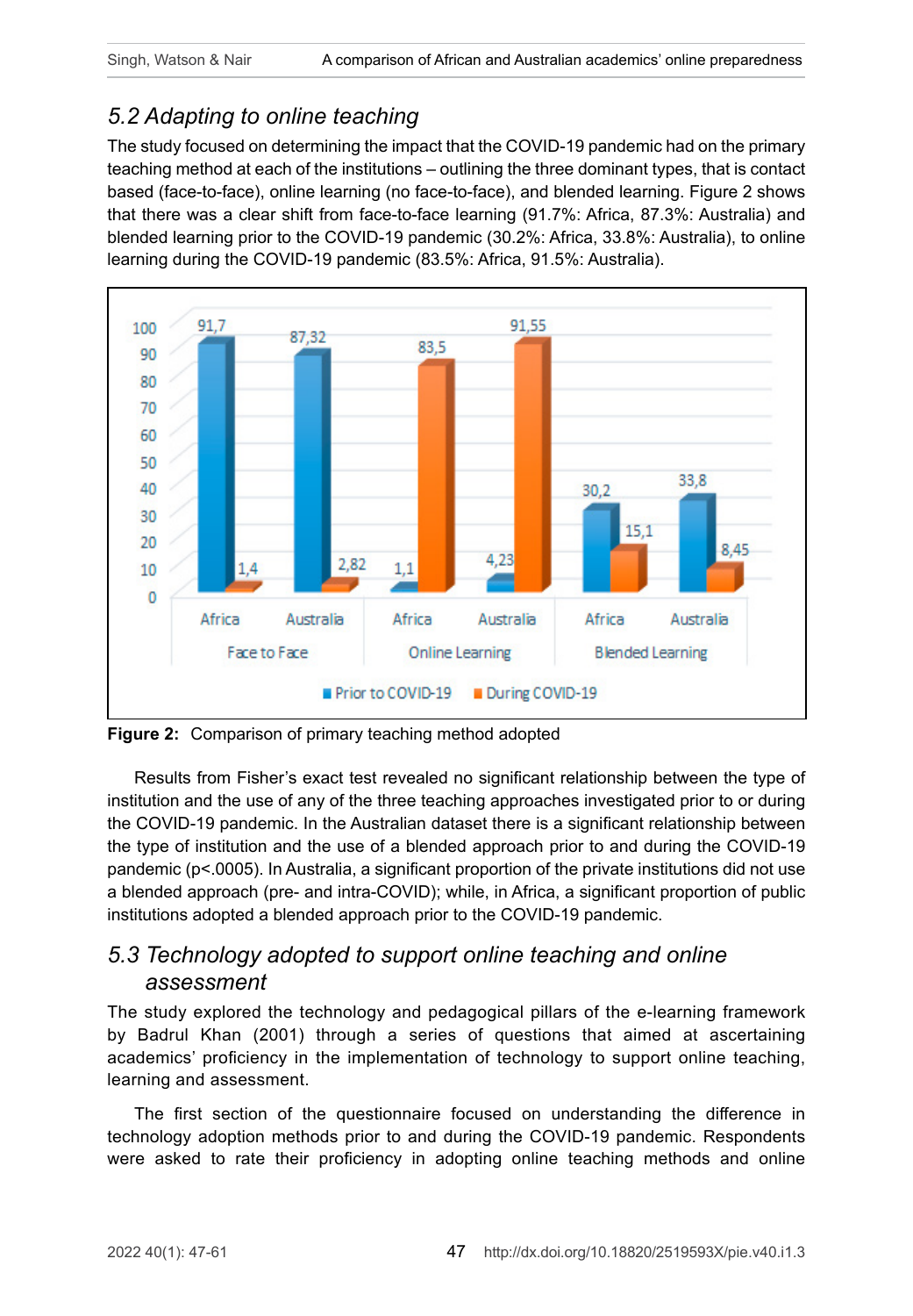assessment methods using the scale from 1 (poor) to 5 (excellent). A one-sample t-test was applied to test if the average proficiency rating was significantly above or below an average rating of "3". Results showed that proficiency ratings were significantly above average for both teaching methods (mean rating  $= 3.74$ , p<.0005: Africa, mean rating  $= 4.15$ , p<.0005: Australia) and assessment methods (mean rating  $= 3.36$ , p<.0005: Africa, mean rating  $=$ 3.85, p<.0005: Australia). This indicates that the respondents rated themselves as better than average, tending towards excellent, in their proficiency in adopting technology for teaching and assessment in both studies.

Respondents also rated themselves as better than average, tending towards excellence (mean rating = 3.32, p<.0005) in their students' responsiveness to online support. Significantly more respondents indicated that they would most likely continue with online learning post the COVID-19 pandemic (mean rating = 3.22, p=.001).

An independent samples test indicates that in Africa, proficiency ratings for adopting online assessment methods in private institutions (mean = 3.96) is significantly higher than in public institutions (mean  $= 3.30$ ), p=.001. No significant results were identified in the Australian dataset when comparing the private and public institutions.



The tools adopted by academics to support online teaching, prior to and during the COVID-19 pandemic are compared in Figure 3 below.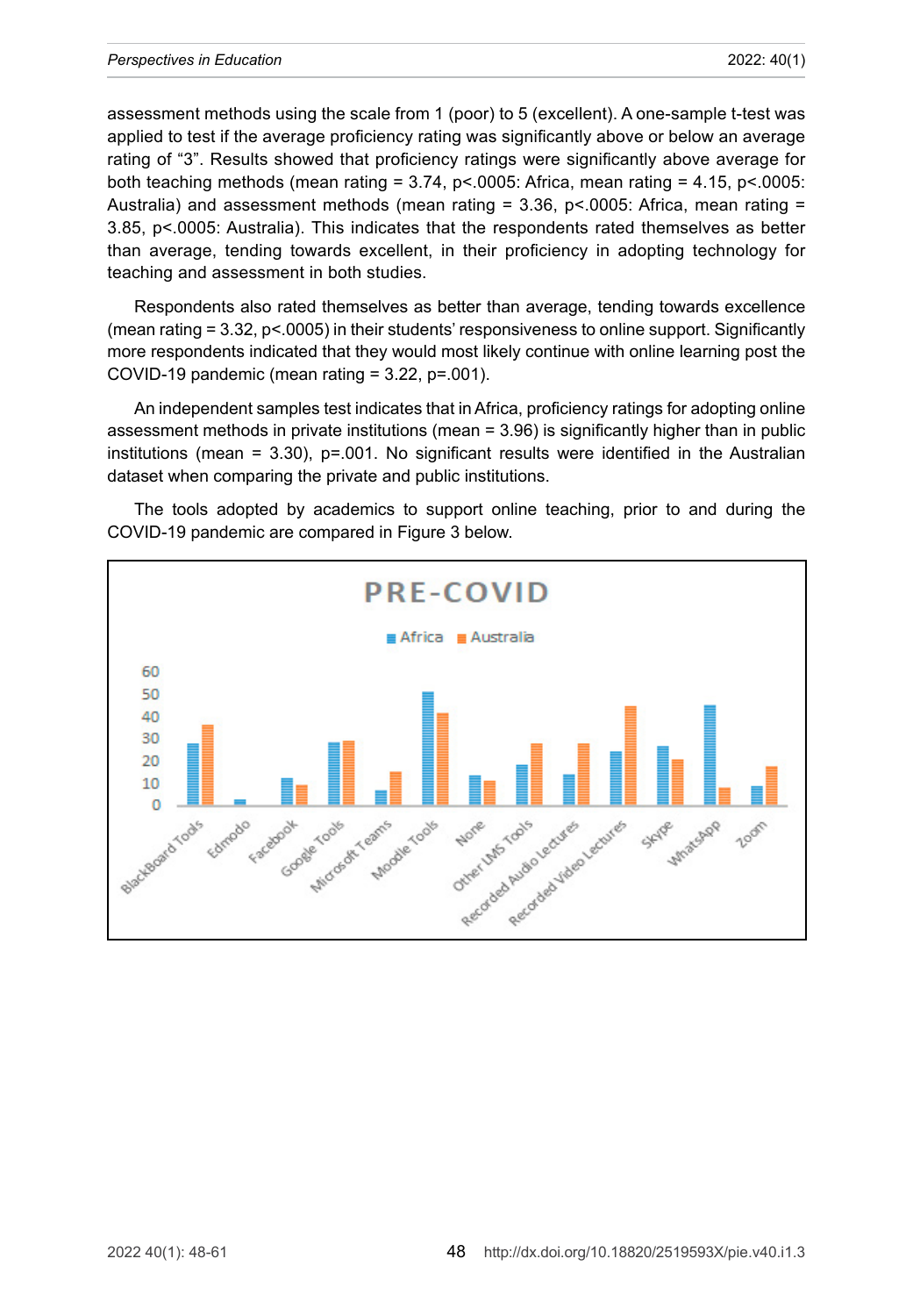

As illustrated in Figure 3 above, the top five teaching tools adopted by African academics prior to the COVID-19 pandemic were Moodle Tools (51.4%), WhatsApp (46%), Google Tools (28.8%), Blackboard Tools (28.4%) and Skype (27%). In Australia, the top five teaching tools adopted prior to the COVID-19 pandemic were recorded video lectures (45.1%), Moodle Tools (42.3%), Blackboard Tools (36.6%), Google Tools (29.6%) and recorded audio lectures (28.2%).

During the COVID-19 pandemic, in Africa, Zoom topped the list (64.7%), followed by WhatsApp (58.3%), recorded video lectures (58.3%), recorded audio lectures (52.9%) and followed finally by Moodle Tools (50.7%). In Australia, during the COVID-19 pandemic, Zoom topped the list (85.5%), followed by recorded video lectures (69%), Microsoft Teams (52.1%), Blackboard Tools (42.3%) and Moodle Tools (40.8%).

A Binomial test was conducted to identify if a significant proportion of the sample responded "Yes" or "No" to the usage of each of these tools prior to or during the COVID-19 pandemic. Results suggest that the only tools significantly selected for use in Australia were Zoom (85%, p<.0005), and recorded video lectures (69%, p=.002). Among African academics Zoom (65%,  $p$ <.0005), recorded video lectures (58%,  $p$ =.007) and WhatsApp (58%,  $p$ =.007) were significantly adopted during the COVID-19 pandemic. No significant results were observed for any of the teaching tools prior to the COVID-19 pandemic by academics on either continent.

Other tools adopted on both continents to support their online teaching included MS Whiteboard, Kahoot, Padlet, Mentimeter, Slido, Thinglink, Dropbox, Polling and YouTube private videos.

In order to assess if there is a relationship between the type of institution (public or private) and the usage of these teaching tools, Pearson's Chi-square test was used. Results showed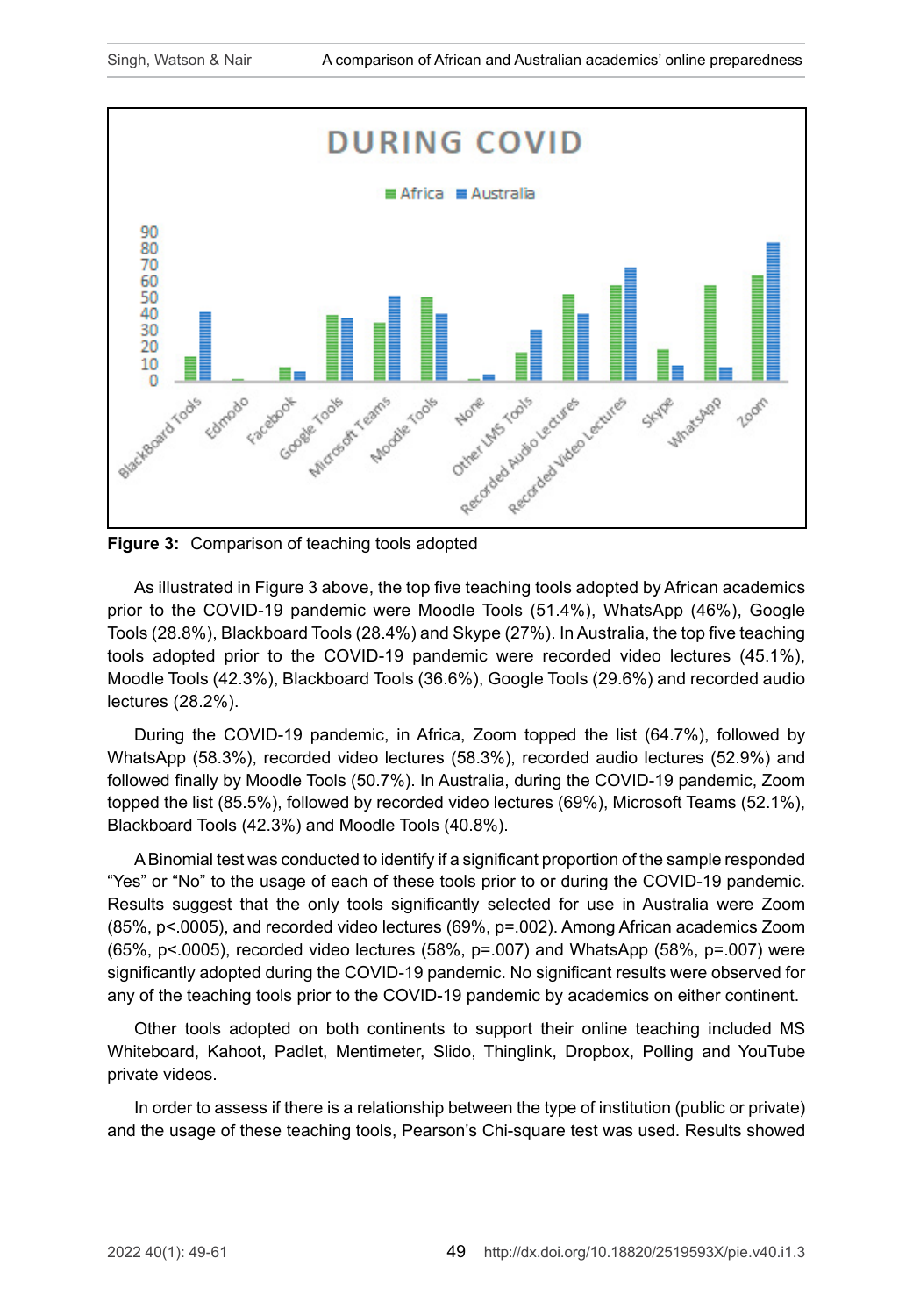that in Australia and Africa a significant number of private institutions used Moodle for teaching prior to and during the COVID-19 pandemic, p<.0005 in both cases.

## *5.4 Communication with, and support for, students during online teaching*

The study then proceeded to understand how academics were communicating with students during the move to online teaching

From Figure 4 below, it is noted that African academics perceived that technological factors were the major challenges that students faced – "access to connectivity" (88.5%), "access to devices" (71.9%), and "technology competence" (46.0%). This was followed by the social and emotional factors – "lack of interaction" (52.5%), "fear of the unknown" (41.4%), and "demotivation" (32.4%). In Australia, after "access to connectivity" (57.7%), the Australian academics highlighted that they perceived the major challenges their students faced were the social and emotional factors – "lack of interaction" (56.3%), "demotivation" (38%), and "fear of the unknown" (35.2%). This was followed by technological factors – "access to devices" (33.8%), "technology competence" (33.8%) and "resistance to change" (23.9%).



**Figure 4:** Comparison of academic perceptions of challenges faced by students in moving online

Further statistical analysis through a binomial test showed that a significant number of respondents indicated that African students faced the hurdles of access to connectivity (88%, p<.0005) as well as access to devices (72%, p<.0005). In Australia, a significant proportion of the respondents did not select these hurdles.

The methods that were adopted by academics to support their students during the COVID-19 pandemic are compared in Figure 5 below.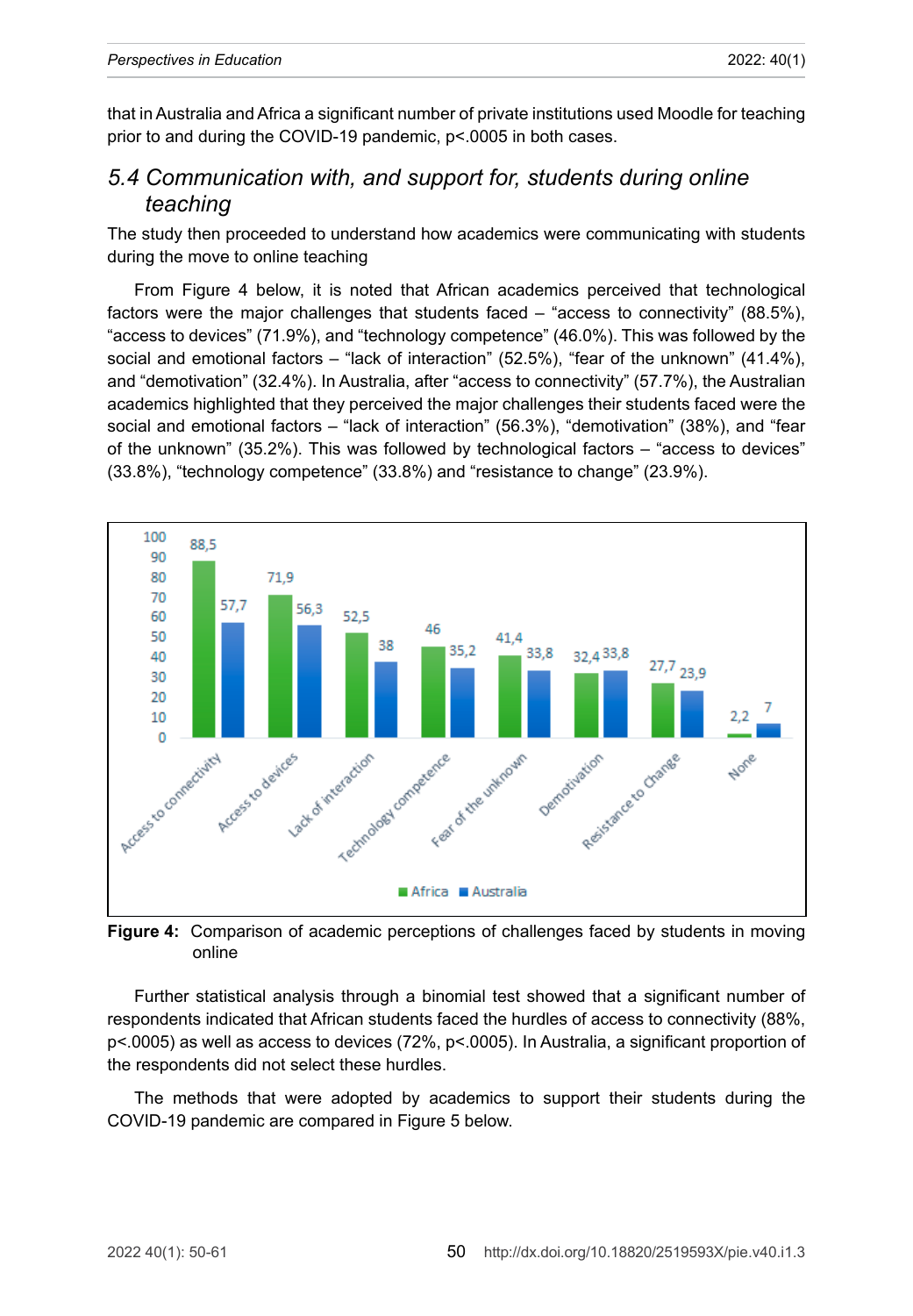

**Figure 5:** Comparison of methods to support students during the COVID-19 pandemic

In Africa, online lectures (76%, p< 0005), online assessment (58%, p=.002) and emails (78%, p<.0005) were all indicated by a significant proportion of the respondents as ways they supported their students. In Australia, online lectures (92%, p<.0005), direct emails (90%, p<.0005), online tutorials (87%, p<.0005), online assessment (87%, p<.0005) and emails through LMS (70%, p<.0005) were the methods adopted to support students.

When academics were asked to rate the students' responsiveness to the support on a scale from 1 (unresponsive) to 5 (very responsive), the mean rating was 3.83 (Africa) and 3.32 (Australia) which is significantly higher than the central score of "3" (p<.0005), indicating that academics on both continents believed that their students were more responsive than average. In the same way, the mean rating of the effectiveness of African academics working with their students online, when using a scale of 1 (not at all effective) to 5 (very effective), was 3.04 (Africa) and 3.65 (Australia), which is also significantly higher than the average score of "3", indicating a better than average effectiveness, p<.0005.

There was a significant indication (mean =  $3.22$ , p =  $.35$ ) that African academics would continue with online learning post the COVID-19 pandemic, while there was no significant indication that Australian academics would continue with online learning post the COVID-19 pandemic.

## *5.5 Experiences with the shift to a forced "work-from-home" situation*

The next section of the study investigated the infrastructure and resource support pillars of the Khan framework, with particular emphasis on the "forced" work-from-home arrangements adopted during the COVID-19 pandemic.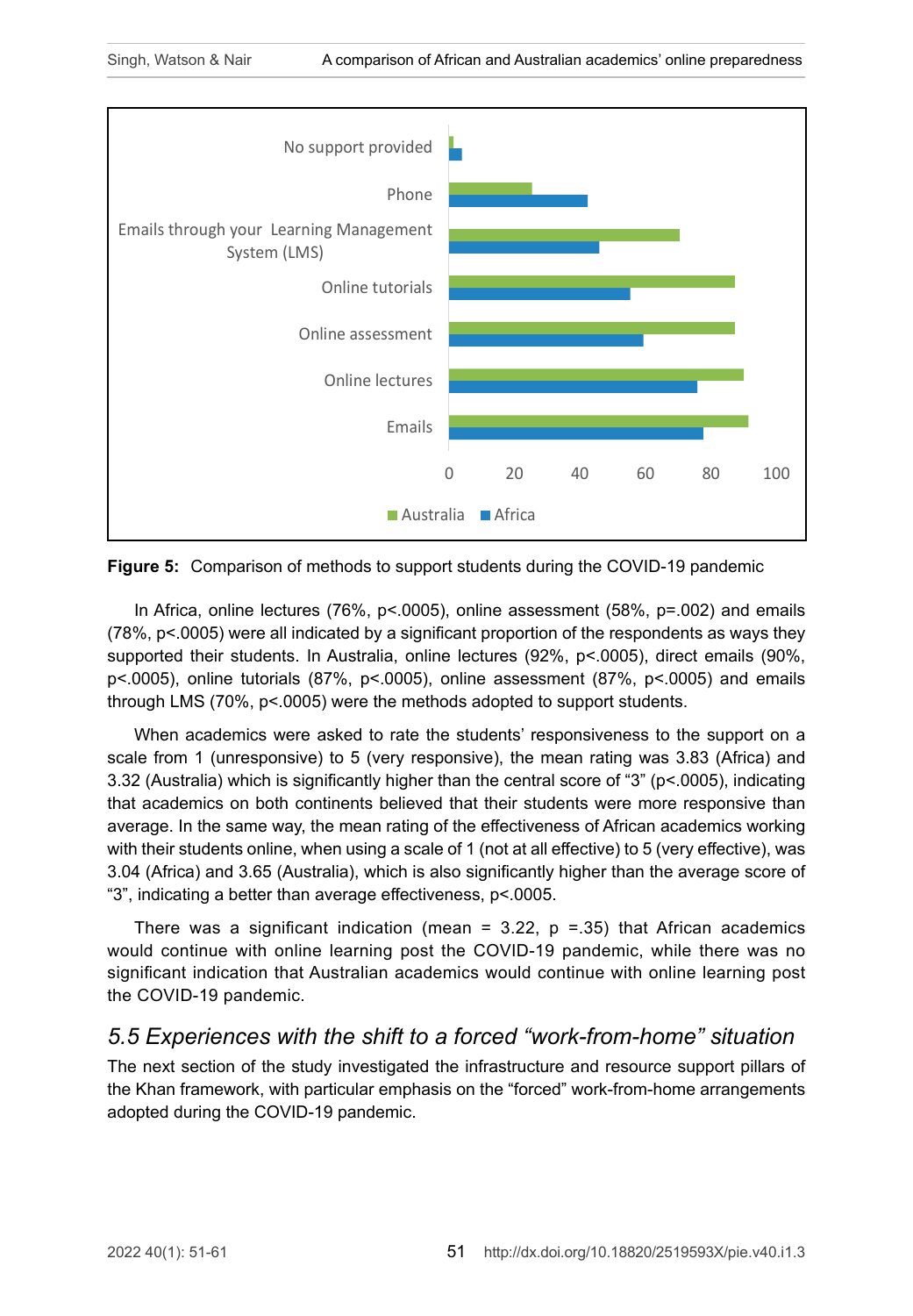

**Figure 6:** Comparing the challenges faced in the "forced" work-from-home arrangements

The predominant challenges faced by African academics in the "forced" work-from-home arrangements during the COVID-19 pandemic were "internet connection for students" (69.4%), "general anxiety about COVID-19" (40.6%), "keeping a regular schedule" (37.8%), "my own internet connectivity" (36,7%) and "disturbance from family members" (31.7%), as presented in Figure 6 above. Likewise, the predominant challenges faced by Australian academics in the "forced" work-from-home arrangements during the COVID-19 pandemic were "general anxiety about COVID-19" (32.4%), "communication with colleagues" (32.4%), "internet connection for students" (31.0%), "social isolation" (29.6%) and "disturbance from family members" (29.6%).

The results of a binomial test indicated that a significant proportion of African academics experienced the challenge of "internet connection for students" (69.4%, p<.0005). In Australia, a significant proportion of the respondents did not indicate any of these challenges.

The type of work-from-home (WFH) arrangements that academics adopted for communicating with students and colleagues during the COVID-19 pandemic are summarised in Figure 7 below.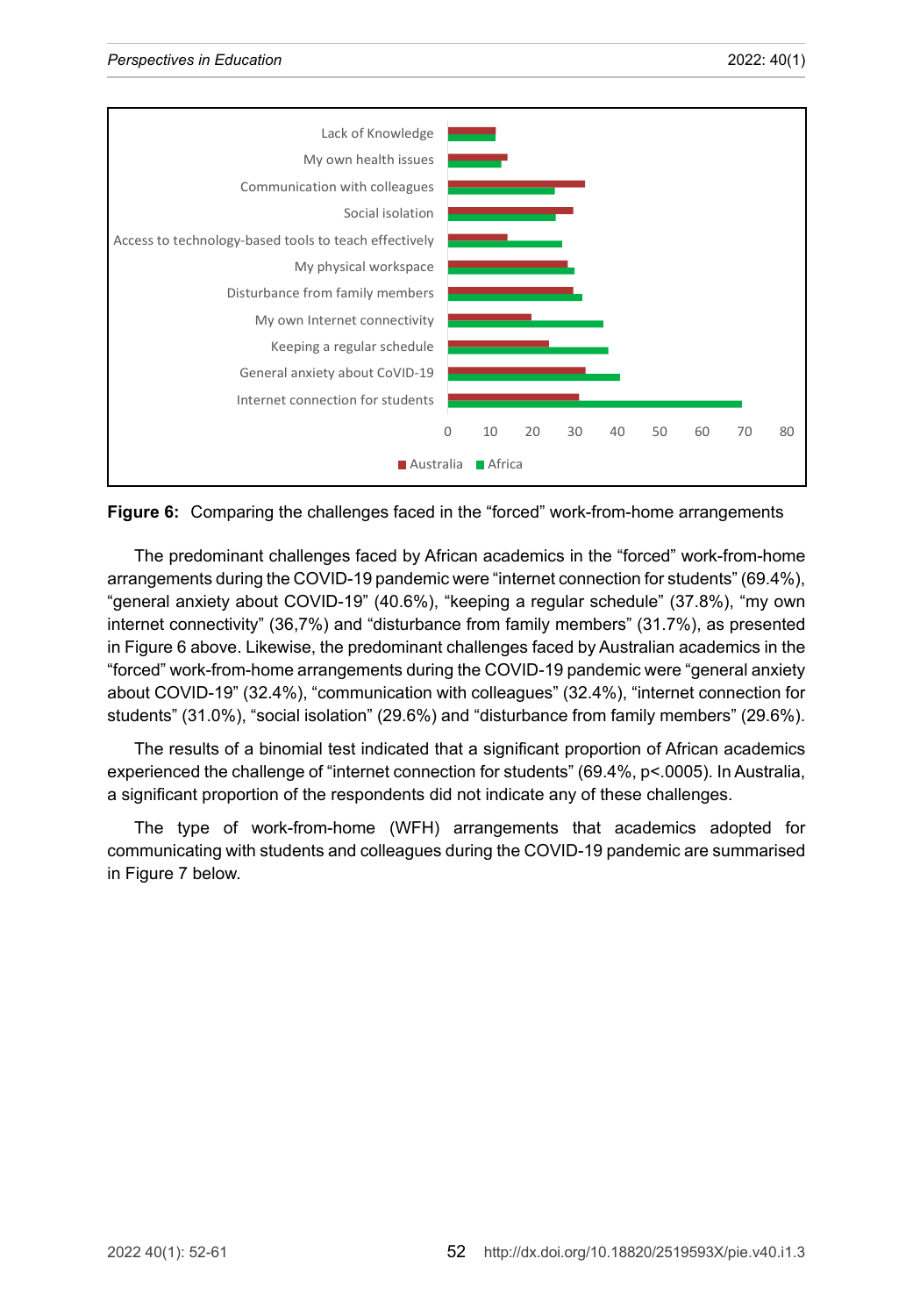



**Figure 7:** Comparison of the WFH communication methods adopted

The results of a binomial test indicated that in Africa, email (84%) and WhatsApp (79%) were significantly adopted for communication with students, p<.0005, while Zoom (61%), email (89%) and WhatsApp (87%) were significantly adopted for communication with colleagues, p<.0005. In Australia, student communication tools were Zoom (85.9%), email (84.5%), LMS (Moodle) (45.1%), LMS (Blackboard) (39.4%) and Microsoft Teams (31%). For colleagues, email (85.9%) was the most predominant, followed by Zoom (83.1%), Microsoft Teams (54.9%), Moodle (18.3%) and Blackboard (11.3%). Colleagues and students used Zoom and email the most for communication purposes (p<.0005 in each case).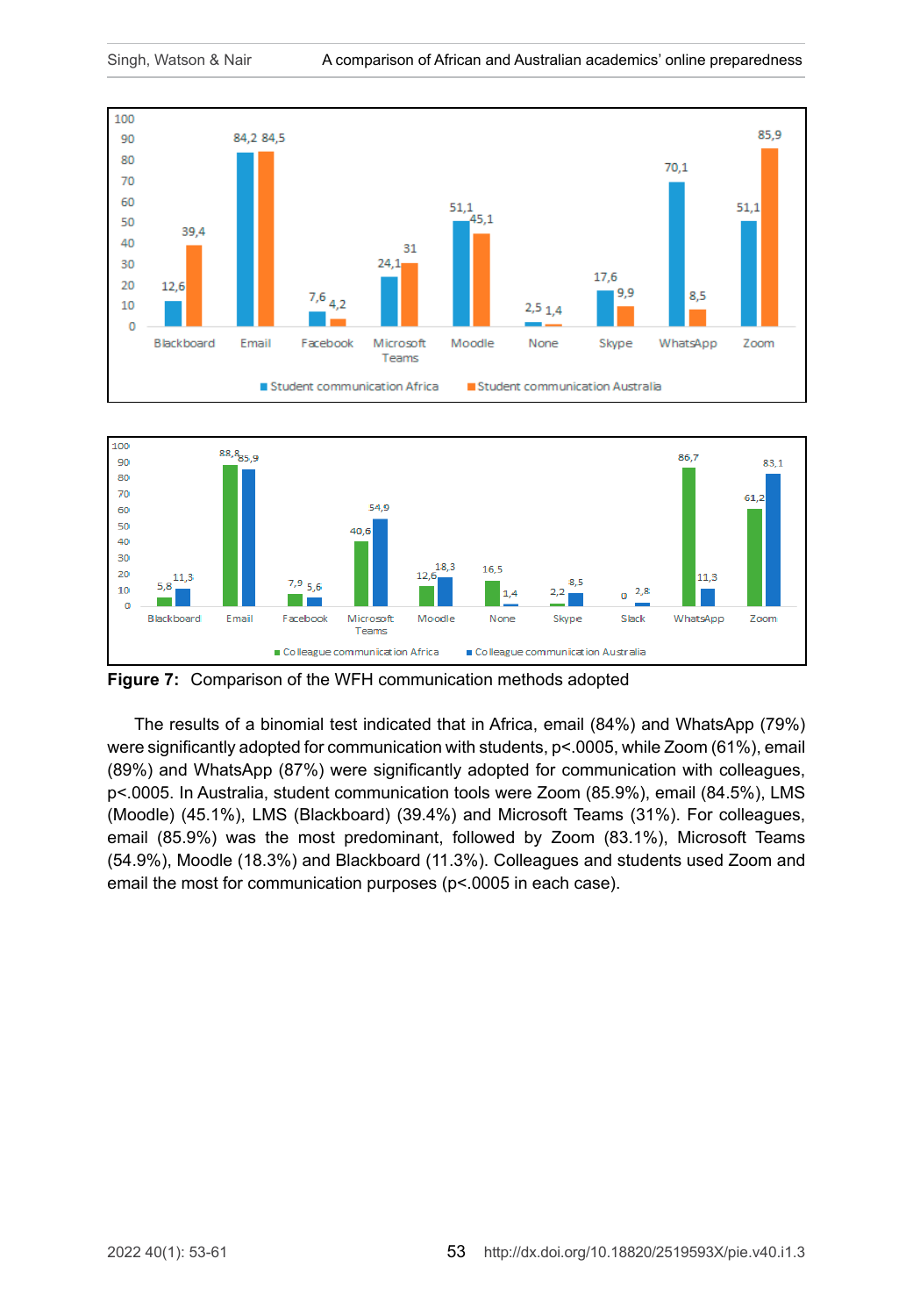

**Figure 8:** Comparing the duration that respondents could sustain their current WFH arrangements

Results from a chi-square goodness of fit test showed that in Africa, a significant number of respondents (n=134, 48.2%) are able to sustain their current WFH arrangements indefinitely, also a significant number of respondents (n=45, 16.2%) are able to sustain their current WFH arrangements for two months, as illustrated in Figure 8. In Australia, a significant number of respondents (n=45, 63%) are able to sustain their current WFH arrangements indefinitely. While the above section of the study focused on the infrastructure, resource support pillars of the Khan Framework (Khan *et al*., 2021), the responses also alluded to aspects that need to be addressed in the technology pillar.

#### *5.6 Quality assurance during online teaching and assessment*

The investigation of the ethics pillar was conducted in the third section of this study, which particularly focused on the quality assurance (QA) procedures that were adopted by HEIs prior to and during the COVID-19 pandemic.

These are summarised in Figure 9. African academics identified the following QA procedures as being adopted more frequently prior to the COVID-19 pandemic – "student feedback on delivery" (75.9%), "provide technical support" (67.6%), "provide training in the adoption of tools of LMS" (54.0%), "observe lectures" (51.4%) and "provide pedagogical training on delivery" (51.1%). During the COVID-19 pandemic the QA procedures shifted to "provide training in the adoption of tools of LMS" (73.4%), "provide technical support" (69.4%), "provide pedagogical training on assessment" (50.0%), "student feedback on delivery" (47.5%), "provide pedagogical training on delivery" (45.0%). In Australia, the same top three QA procedures were used by a significant proportion of the respondents prior to and during the COVID-19 pandemic. These included "provide training in the adoption of tools of LMS", "student feedback on delivery" and "provide technical support".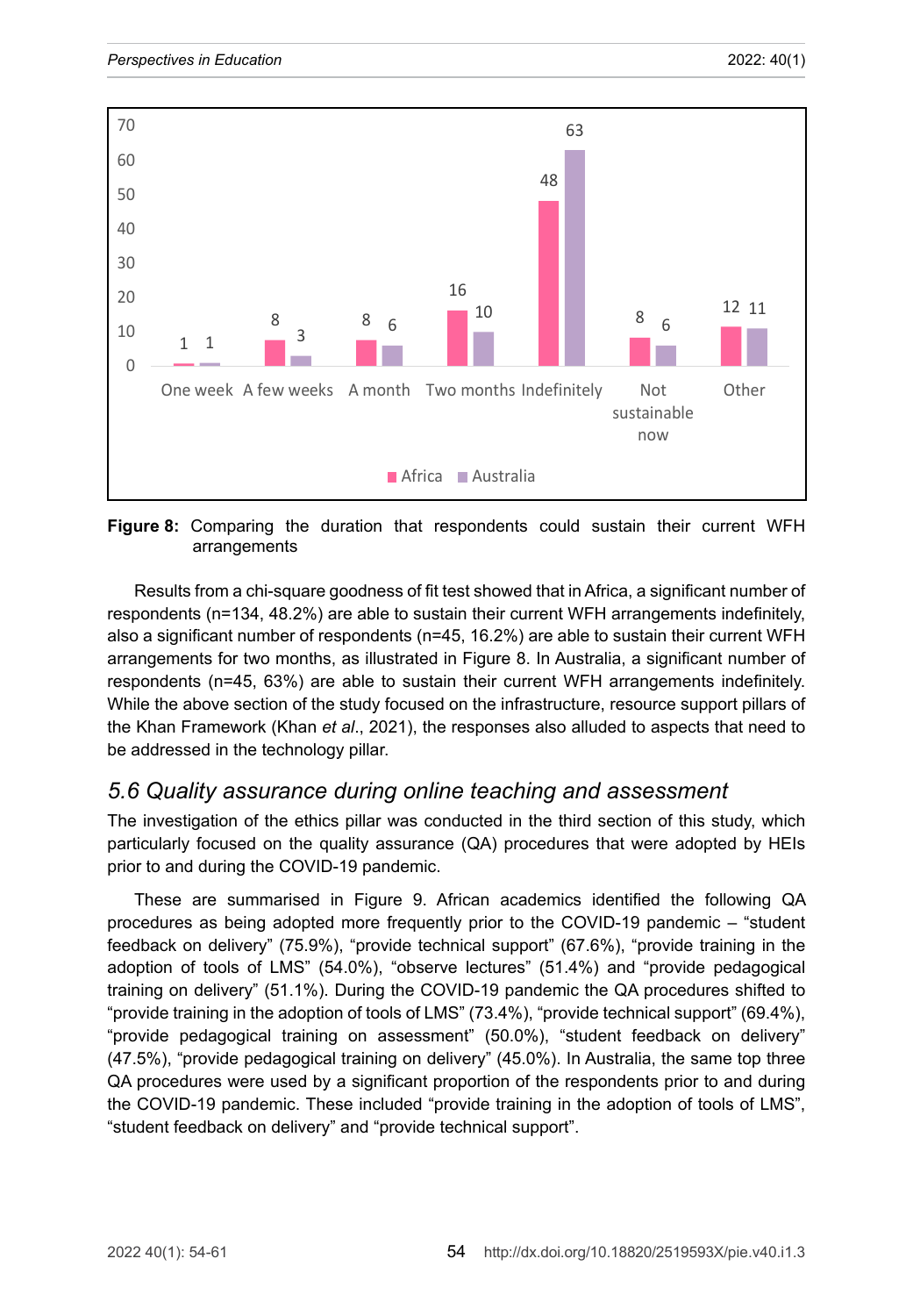



#### **Figure 9:** Comparison of institutional quality assurance procedures

While the above section of the study focused on the ethics pillar of the Khan framework, the responses also alluded to aspects in the infrastructure, resource support, technology and pedagogy pillars that need to be addressed.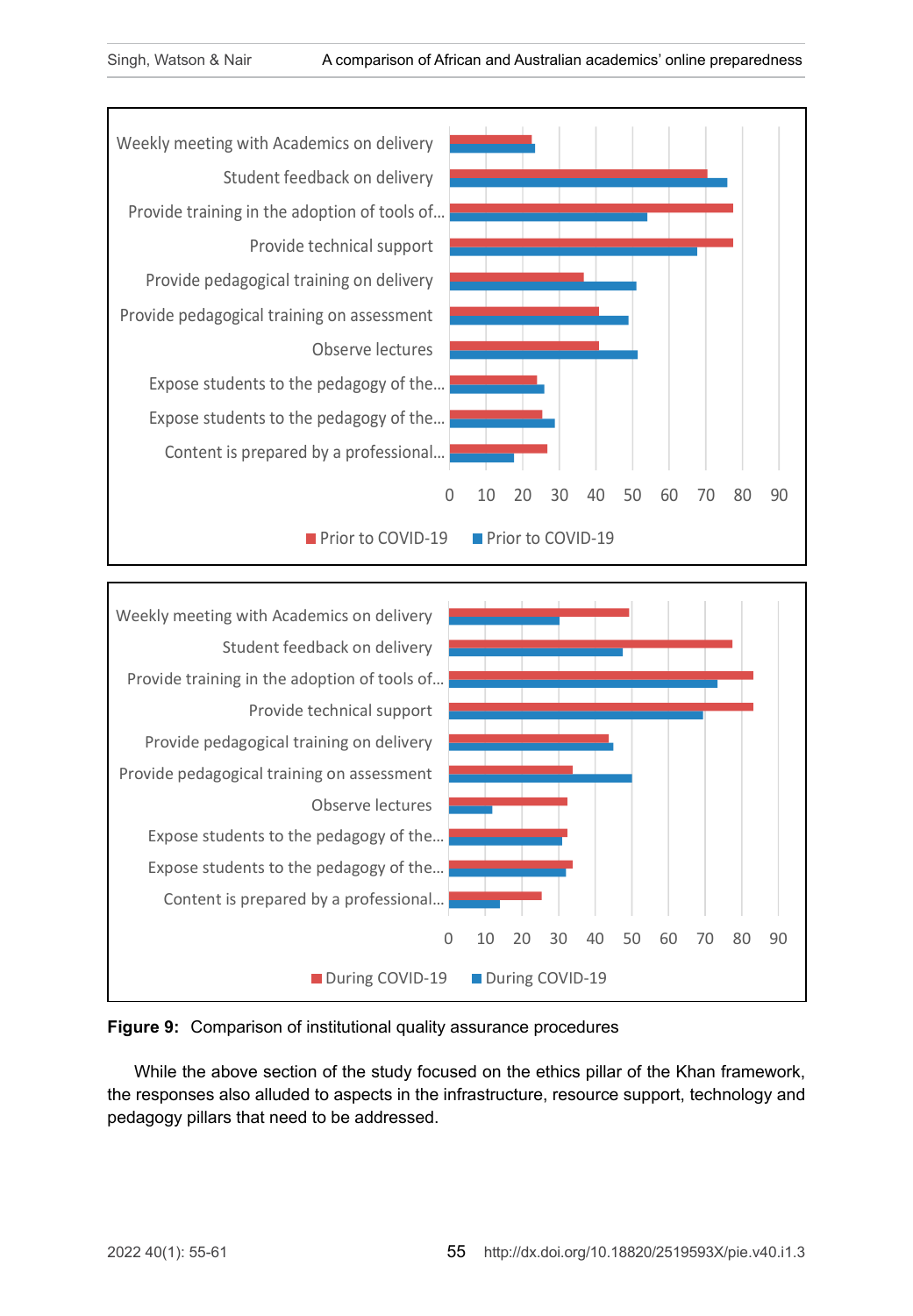# *5.7 Perceptions on the future shape of HEIs*

The chi-square analysis showed that a significant number of respondents in Africa and Australia (n=209, 75%: Africa), (n=45, 63%: Australia) perceive that their institution will adopt blended learning post the COVID-19 pandemic, as shown in Figure 10 below.



**Figure 10:**Comparing perceptions of the future shape of the institution

## 6. Discussion

The study looks at academic's online preparedness for teaching and learning during the COVID-19 pandemic. The study pivots around the quality assurance framework, Khan's (2001) framework, looking at infrastructure, resource support, technology and pedagogy. These domains are critical for effective online delivery. The study shows similarity and differences with differing preparedness of higher institutions on two different continents.

Africa has numerous challenges, but it is apparent from the results that both continents used a number of digital tools to enhance teaching and learning during the COVID-19 pandemic. The difference was the predominant tool used. In Australia there was a greater dependence on Zoom whereas in Africa it was Moodle. Turnbull et al., (2021) identify two key technology tools that are described as in real time or synchronous (such as using Zoom) and asynchronous learning where the learning can be done in one's own time though the LMS or other means. The difference noted here is understandable due to cost factors. In the African context, there was a large dependence on WhatsApp for teaching (Singh, 2021) which reflects research that a limiting factor in delivering digital teaching and learning is the availability and capability of internet infrastructure (Beaunoyer *et al*., 2020). There is no one size fits all for online learning (Pokhrel & Chhetri, 2021).

The results further reveal that although there was a rapid change from face-to-face or blended learning to a totally online teaching environment, teaching staff in both the developing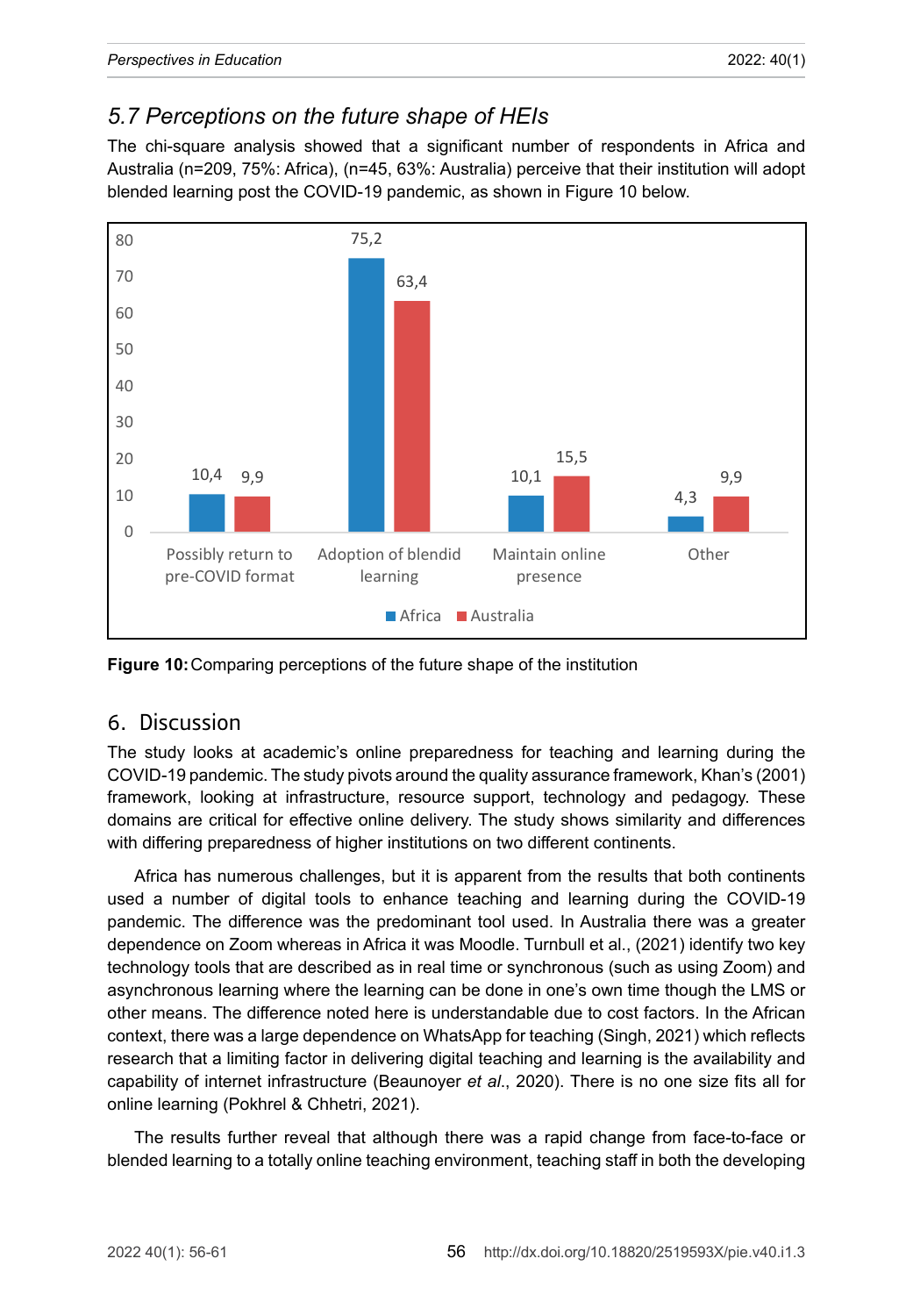and developed regions were confident in their proficiency in using the necessary digital tools to deliver their classes whether it was teaching or in assessments. This suggests that teaching staff were utilising such features prior to the COVID-19 pandemic and the move to a fully online platform was not too difficult. Contrasting this finding was the learning difficulties faced mainly by African students, especially in terms of Wi-Fi connectivity and access to relevant devices such as computers and internet tools. In addition, African students had a challenging time in terms of their technological competence. However, in Australia students also had difficulties with connectivity and this could be due to the higher level of usage which is costly, and most students have limited budgets. In developing regions, accessibility of internet bandwidth and affordability are real concerns that require higher-level policy (Pokhrel & Chhetri, 2021) and reform structures to meet the ongoing needs for sustained ongoing remote education throughout a COVID-19 pandemic that continues to cause disruption almost two years since its initial outbreak.

One significant difference between Australian and African students was that in Africa the mental health of students, especially the lack of social interaction is of great concern. Mthetwa (2021) stated that online learning in the African HE context had an adverse effect on the mental health of students, in particular, that the journey had been a lonely one. In one study in Australia, in the first period of COVID-19, the levels of clinically significant symptoms of depression and anxiety among adults were reported suggesting a widespread change in the mental health of the Australian adult population (Fisher *et al.,* 2020).

Academics on both continents had general concerns about COVID-19 when working at home, and reported that there was a tendency for family matters to come in between work. One factor that seems to distinguish between academics was that in Australia there was greater concern about social isolation, and in particular communication with fellow colleagues.

The investigation of the ethics pillar in this study on the quality assurance (QA) procedures that were adopted by HEIs prior to and during the COVID-19 pandemic suggest that higher education providers had ensured the quality of delivery was maintained to ensure quality of programmes. The commonality of the top three QA processes of providing technical support, pedagogical training in the tools of the learning management tools and student feedback, demonstrates that higher education providers were on the same page to ensure quality of programmes.

#### 7. Conclusion

The study provides a perspective of two vastly different geographic locations in terms of the preparedness of teaching and learning in the COVID-19 pandemic. Although there were similarities, the differences were clearly in delivery limitations faced in developing regions in terms of access to the necessary tools for the learners to achieve the best advantages of digital delivery. The study also suggests that in developing regions the move to rapid digital delivery also highlighted concerns of accessibility to digital tools for students, although staff were dedicated to ensuring that delivery progressed as effectively as possible.

The findings in this study have a number of implications for higher education and fall into three broad areas: policy, teaching and learning and capacity building. Policy wise, the study provides global confidence that higher education providers have maintained quality assurance processes as they moved and sustained digital delivery in the COVID-19 pandemic environment. The case studies in this paper from both continents –Africa and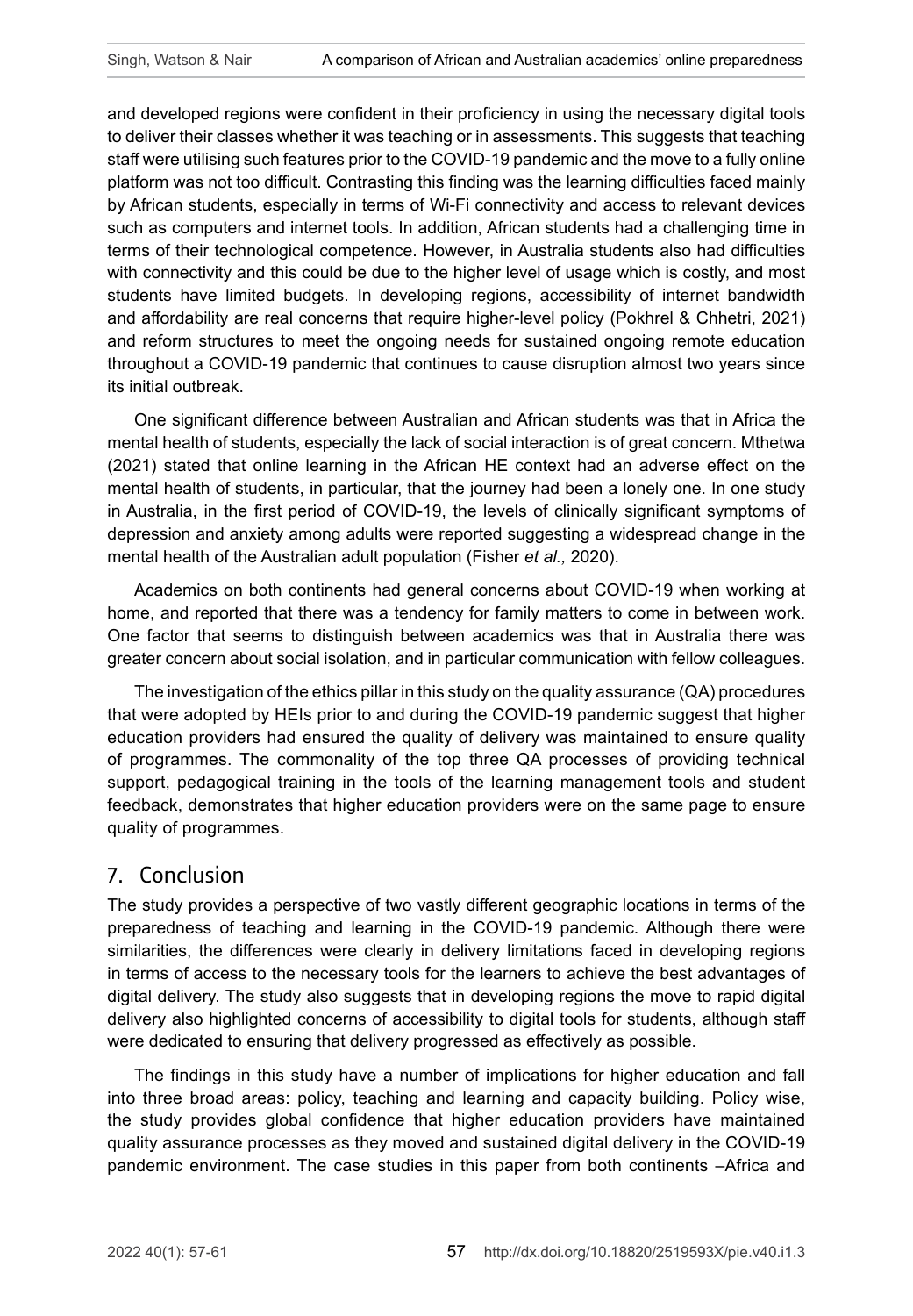Australia – have seen strong policy development and workshops in key pedagogical areas to ensure sustained delivery for their online programmes. Examples of policies include the Engaged Digital Delivery policy and procedure that was utilised for example in the Victorian Institute of Technology (Australia), and workshops on using various tools and enhancing engagement in the digital world. Secondly, in teaching and learning, the study suggests the readiness of academics in the higher education sector to adapt a different delivery mode to ensure their main stakeholders, the students, have been able to complete their studies during a time of upheaval.

Thirdly, an important implication in this study is that whether teaching and learning is delivered in a developed or developing nation, the key to any readiness of the academic workforce lies in the ability of institutions as a whole to ensure their staff are trained. This study provides support that capacity building prior to and during the COVID-19 pandemic was the critical element that ensured teaching and learning took place effectively.

Finally, an important contribution this study makes is the need for higher education to plan strategically for the future of their stakeholders through effective leadership. The results suggest that infrastructure, resource support, technology and pedagogy are key elements in ensuring quality delivery as espoused by Khan's (2001) framework. A possible route to ensure the planning is effective could be a dedicated committee that analyses and recommends future needs of the institution to address possible scenarios to the leadership for effective digital delivery. Clearly such risk assessments are built in the operating model of any institution, but the COVID-19 pandemic has shown that these steps were not sufficiently in place for many institutions for such drastic changes. An example of this lack of readiness that has been shown in this current study is the need to ensure there is appropriate and applicable infrastructure to support such eventful and ongoing changes in the teaching and learning space. Digital learning and teaching are here for the long haul and such changes observed over the last 18 months suggest that the academics of the future must be digitally ready to deliver effective programmes that are pedagogically sound, engage students through remote learning experiences and with the right infrastructure to service the new education environment.

#### References

Aguilera-Hermida, A.P. 2020. College students' use and acceptance of emergency online learning due to COVID-19. *International Journal of Educational Research Open*, 1: 100011. [https://doi.org/https://doi.org/10.1016/j.ijedro.2020.100011](https://doi.org/https:/doi.org/10.1016/j.ijedro.2020.100011)

Archibald, M.M., Ambagtsheer, R.C., Casey, M.G., & Lawless, M. 2019. Using Zoom videoconferencing for qualitative data collection: Perceptions and experiences of researchers and participants. *International Journal of Qualitative Methods*, 18: 1609406919874596. [https://](https://doi.org/10.1177/1609406919874596) [doi.org/10.1177/1609406919874596](https://doi.org/10.1177/1609406919874596)

Bao, W. 2020. COVID-19 and online teaching in higher education: A case study of Peking University. *Human Behaviour and Emerging Technologies*, 2(2): 113-115. [https://doi.](https://doi.org/10.1002/hbe2.191) [org/10.1002/hbe2.191](https://doi.org/10.1002/hbe2.191)

Beaunoyer, E., Dupéré, S. & Guitton, M.J. 2020. COVID-19 and digital inequalities: Reciprocal impacts and mitigation strategies. *Computers in Human Behaviour*, 111: 106424. https://doi. org/10.1016/j.chb.2020.106424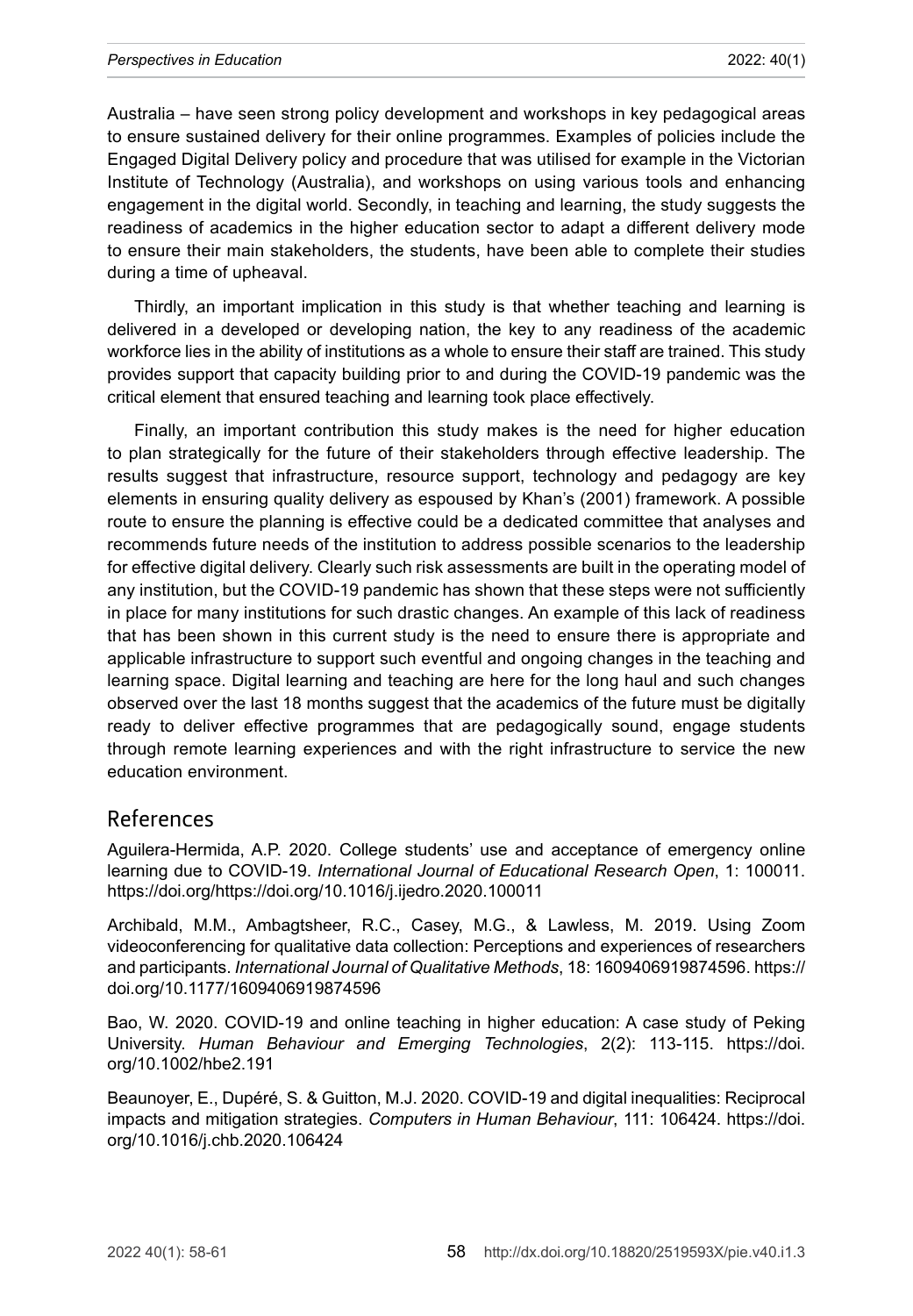Bennett, S., Maton, K. & Kervin, L. 2008. The 'digital natives' debate: A critical review of the evidence. *British Journal of Educational Technology*, 39(5): 775-786. [https://doi.](https://doi.org/10.1111/j.1467-8535.2007.00793.x) [org/10.1111/j.1467-8535.2007.00793.x](https://doi.org/10.1111/j.1467-8535.2007.00793.x)

Blewett, C. 2016. From traditional pedagogy to digital pedagogy: paradoxes, affordances, and approaches. In M.A. Samuel, R. Dhunpath & N. Amin (Eds.). *Disrupting higher education curriculum. Constructing knowledge: Curriculum studies in action* (pp. 265-287). Rotterdam: SensePublishers. [https://doi.org/10.1007/978-94-6300-896-9\\_16](https://doi.org/10.1007/978-94-6300-896-9_16)

Daniela, L. 2019. Smart pedagogy for technology-enhanced learning. In L. Daniela (Ed.). *Didactics of Smart pedagogy: Smart pedagogy for technology enhanced learning* (pp. 3-21). Amsterdam: Springer International Publishing. [https://doi.org/10.1007/978-3-030-01551-0\\_1](https://doi.org/10.1007/978-3-030-01551-0_1)

Downing, J.J. & Dyment, J.E. 2013. Teacher educators' readiness, preparation, and perceptions of preparing preservice teachers in a fully online environment: An exploratory study. *The Teacher Educator*, 48(2): 96-109.<https://doi.org/10.1080/08878730.2012.760023>

Easton, S.S. 2003. Clarifying the instructor's role in online distance learning. *Communication Education*, 52(2): 87-105. <https://doi.org/10.1080/03634520302470>

Fisher, J.R.W., Tran, T.D., Hammarberg, K., Sastry, J., Nguyen, H., Rowe, H., Popplestone, S., Stocker, R., Stubber, C. & Kirkman, M. 2020. Mental health of people in Australia in the first month of COVID-19 restrictions: a national survey. *Medical Journal of Australia*, 213(10): 458-464. <https://doi.org/10.5694/mja2.50831>

Glasby, P. 2015. *Future trends in teaching and learning in higher education*. Available at <https://itali.uq.edu.au/resources/papers-reports>[Accessed 10 April 2020].

Google. 2021. *Google Scholar.* Available at <https://scholar.google.com.au/> [Accessed 08 July 2021].

Hodges, C., Moore, B., Lockee, Trust, T & Bond, A. 2020. *The difference between emergency remote teaching and online learning*. Available at [https://er.educause.edu/articles/2020/3/](https://er.educause.edu/articles/2020/3/the-difference-between-emergency-remote-teaching-and-online-learning) [the-difference-between-emergency-remote-teaching-and-online-learning](https://er.educause.edu/articles/2020/3/the-difference-between-emergency-remote-teaching-and-online-learning) [Accessed 20 June 2021].

Hong, H.-Y. & Sullivan, F.R. 2009. Towards an idea-centered, principle-based design approach to support learning as knowledge creation. *Educational Technology Research and Development*, 57(5): 613-627. <https://doi.org/10.1007/s11423-009-9122-0>

Jang, S.-J. & Tsai, M.-F. 2013. Exploring the TPACK of Taiwanese secondary school science teachers using a new contextualized TPACK model. *Australasian Journal of Educational Technology*, 29(4): 566-580.<https://doi.org/10.14742/ajet.282>

Katz, R. 2020. *Economic Impact of COVID-19 on digital infrastructure*. Geneva, Switzerland: ITU Publications.

Khan, B.H. 2001. *A framework for e-learning*. Available at: [https://www.elearningmag.com/](https://www.elearningmag.com/elearning/article/articleDetail.jsp?id=5163) [elearning/article/articleDetail.jsp?id=5163](https://www.elearningmag.com/elearning/article/articleDetail.jsp?id=5163) [Accessed 21 June 2020].

Khan, B.H., Affouneh, S., Hussein Salha, S., & Najee Khlaif, Z. 2021. *Challenges and opportunities for the global implementation of e-learning frameworks.* Hershey, Pennsylvania: IGI Global*.* <https://doi.org/10.4018/978-1-7998-7607-6>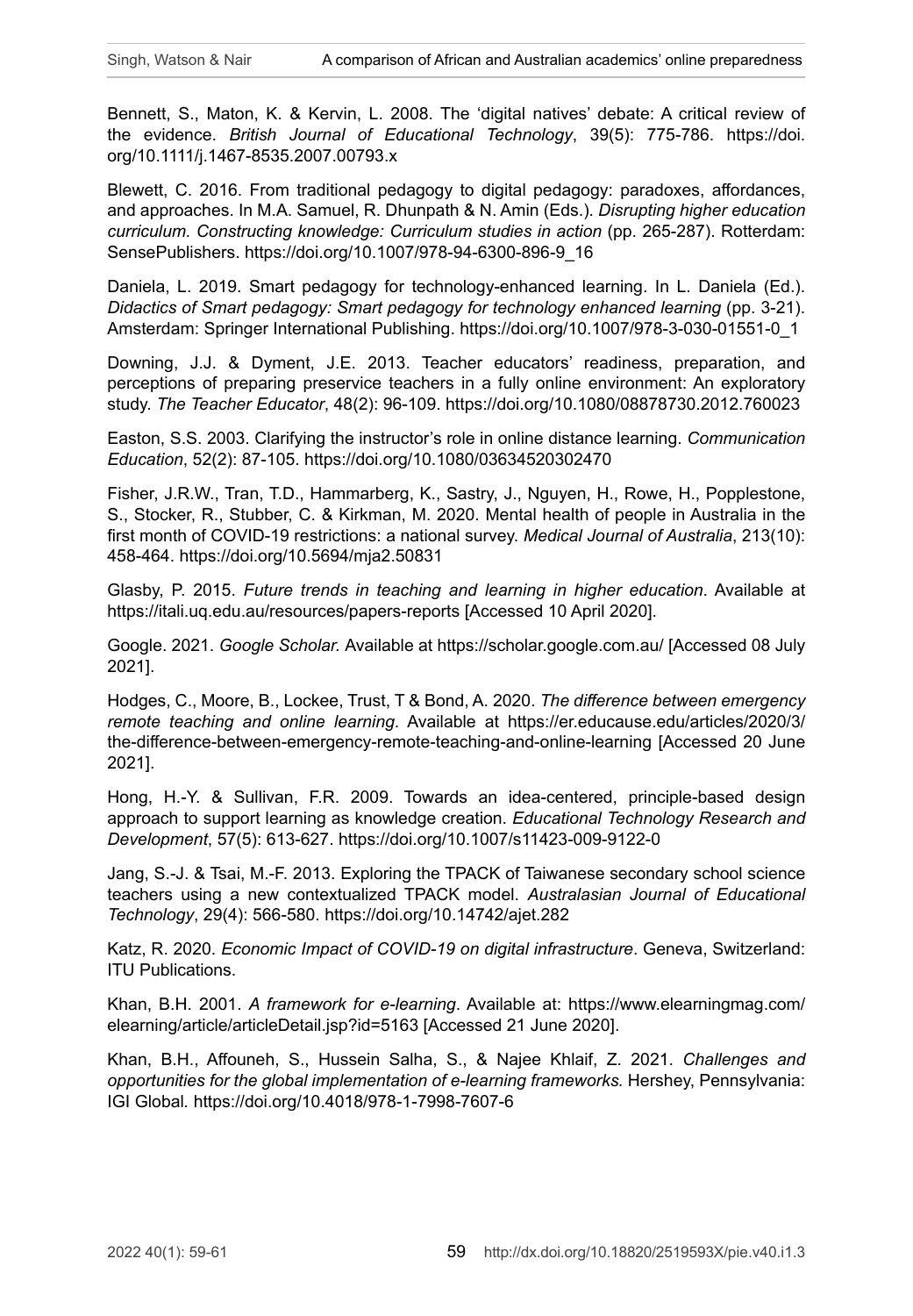Kotteeswari, M. & Sharief, S.T. 2014. Job stress and its impact on employees performance a study with reference to employees working in Bpos. *International Journal of Business and Administration Research Review*, 2(4): 18-25.

Leung, M. & Sharma, Y. 2020. Online classes try to fill the education gap during the epidemic. *University World News*: online.

Lichoro, D.M. 2015. Faculty preparedness for transition to teaching online courses in the Iowa Community College Online Consortium Iowa State University. Unpublished PhD thesis. Iowa: Iowa State University.

Lightfoot M. 2016. The emergence of digital social capital in education. In I.R. Haslam & M.S. Khine (Eds.). *Leveraging social capital in systemic education reform. Contemporary approaches to research in learning innovations*. Rotterdam: SensePublishers. [https://doi.](https://doi.org/10.1007/978-94-6300-651-4_3) [org/10.1007/978-94-6300-651-4\\_3](https://doi.org/10.1007/978-94-6300-651-4_3)

Martin, F., Budhrani, K. & Wang, C. 2019. Examining faculty perception of their readiness to teach online. *Online Learning*, 23(3): 97-119.<https://doi.org/10.24059/olj.v23i3.1555>

Martin, L. 2020. *Foundations for good practice: The student experience of online learning in australian higher education during the COVID-19 pandemic*. Available at: [https://eric.](https://eric.ed.gov/?id=ED610395) [ed.gov/?id=ED610395](https://eric.ed.gov/?id=ED610395) [Accessed 3 July 2021].

Mthethwa, M. 2021. *Studying science in the era of COVID-19. UKZNDABA online.* Available at [https://ndabaonline.ukzn.ac.za/UkzndabaStory/Vol9-Issue33/Studying%20Science%20](https://ndabaonline.ukzn.ac.za/UkzndabaStory/Vol9-Issue33/Studying%20Science%20in%20the%20Era%20of%20COVID-19/) [in%20the%20Era%20of%20COVID-19/](https://ndabaonline.ukzn.ac.za/UkzndabaStory/Vol9-Issue33/Studying%20Science%20in%20the%20Era%20of%20COVID-19/) [Accessed 5 August 2021].

Oliver, M., Domingo, M., Hunter, J., Pan, L. & Gourlay, L. 2014. *Pre-tertiary engagement with online learning. Exploring uses of online learning environments and digital technology for progression into and through higher education*. London: University of London.

Oliveira, G., Grenha Teixeira, J., Torres, A. & Morais, C. 2021. An exploratory study on the emergency remote education experience of higher education students and teachers during the COVID-19 pandemic. *British Journal of Educational Technology*, 52: 1357-1376. [https://](https://doi.org/10.1111/bjet.13112) [doi.org/10.1111/bjet.13112](https://doi.org/10.1111/bjet.13112)

Pennington, A.S.J. 2020. *Briefing Paper: Working from home: Opportunities and risks.* Available at https://www.futurework.org.au/working\_from\_home\_in\_a\_pandemic\_opportunities\_and [risks](https://www.futurework.org.au/working_from_home_in_a_pandemic_opportunities_and_risks) [Accessed 5 August 2021].

Pokhrel, S., & Chhetri, R. 2021. A literature review on impact of COVID-19 pandemic on teaching and learning. *Higher Education for the Future*, 8(1): 133-141. [https://doi.](https://doi.org/10.1177/2347631120983481) [org/10.1177/2347631120983481](https://doi.org/10.1177/2347631120983481)

Radu, M.C., Schnakovszky, C., Herghelegiu, E., Ciubotariu, V.A. & Cristea, I. 2020. The impact of the COVID-19 pandemic on the quality of educational process: A student survey. *International Journal of Environmental Research and Public Health*, 17(21): 7770. [https://doi.](https://doi.org/10.3390/ijerph17217770) [org/10.3390/ijerph17217770](https://doi.org/10.3390/ijerph17217770)

Ragnedda, M. 2018. Conceptualizing digital capital. *Telematics and Informatics*, 35(8): 2366-2375. <https://doi.org/10.1016/j.tele.2018.10.006>

Rahmadi, F. 2020. WhatsApp group for teaching and learning in Indonesian higher education: What's Up. *International Journal of Interactive Mobile Technologies,* 14(13): 150-159. [https://](https://doi.org/https://doi.org/10.3991/ijim.v14i13.14121) [doi.org/https://doi.org/10.3991/ijim.v14i13.14121](https://doi.org/https://doi.org/10.3991/ijim.v14i13.14121)